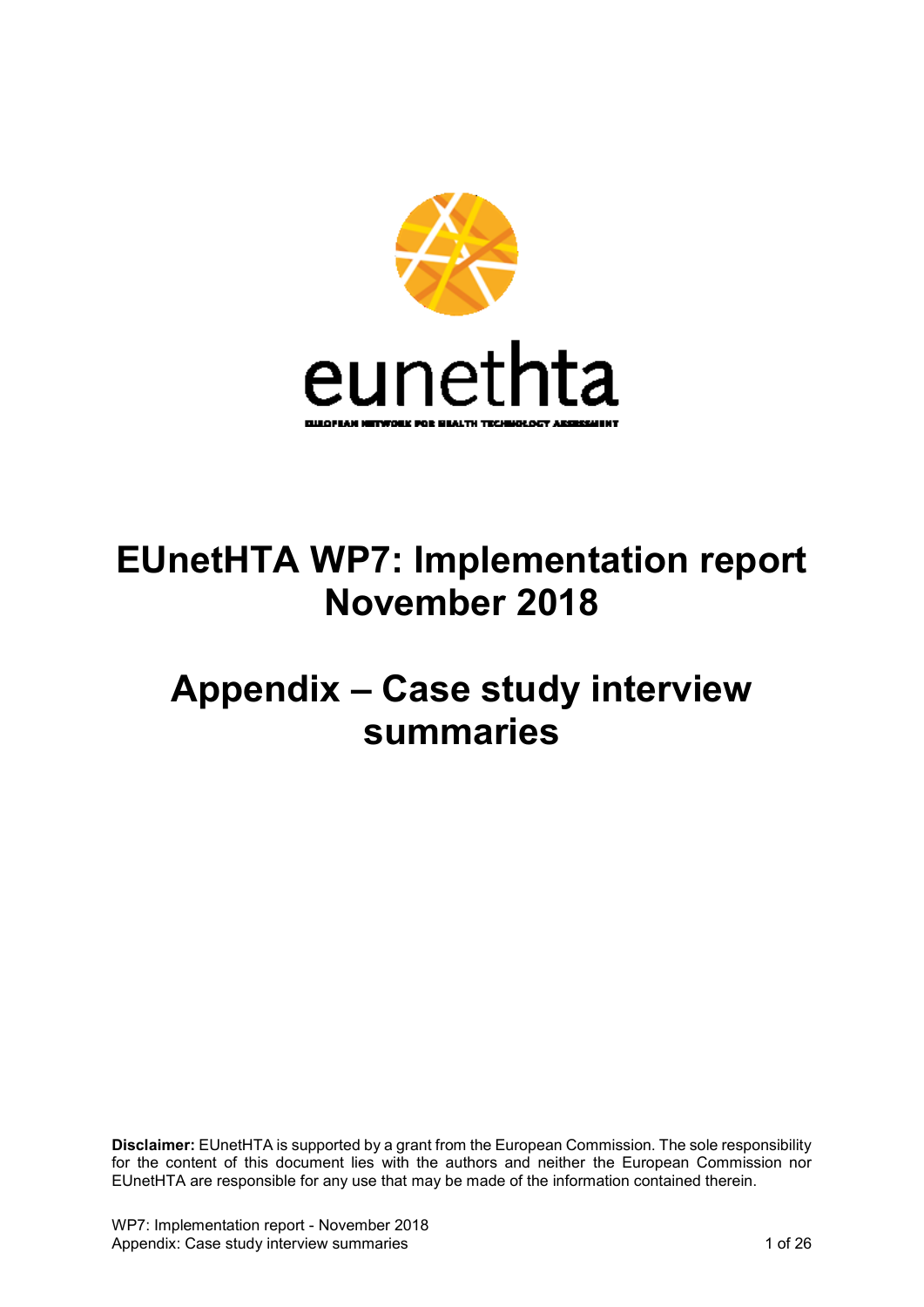# <span id="page-1-0"></span>**Contents**

| The Swedish Agency for Health Technology Assessment and Assessment of Social |  |
|------------------------------------------------------------------------------|--|
|                                                                              |  |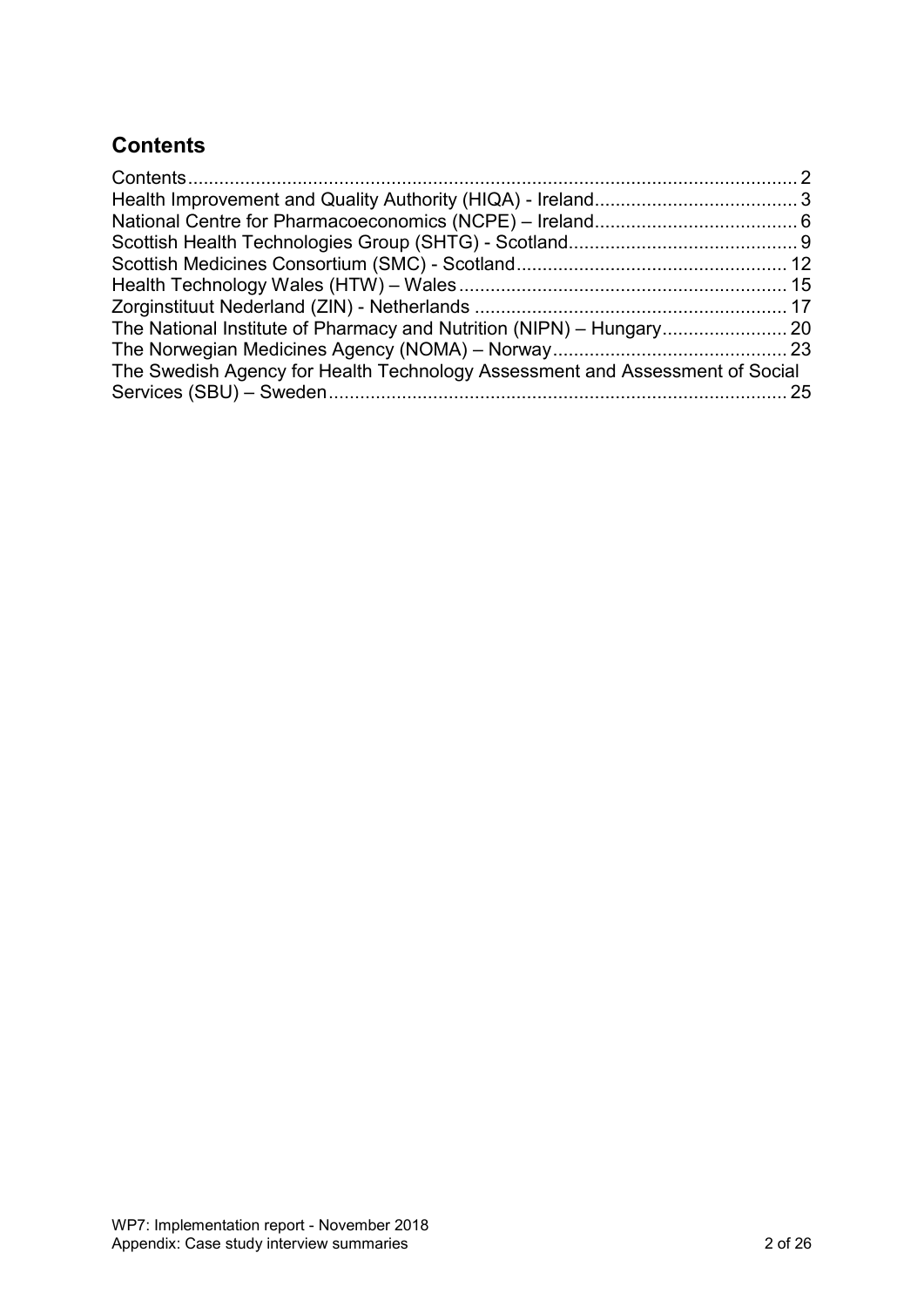# <span id="page-2-0"></span>**Health Improvement and Quality Authority (HIQA) - Ireland Introduction**

The Health Improvement and Quality Authority (HIQA) is an independent authority established under the 2007 Health Act in Ireland. HIQA has a broad and wide ranging remit encompassing: setting standards for health and social care services; regulation; monitoring; health information; and **health technology assessment** (HTA).

The HTA directorate at HIQA has a statutory responsibility for evaluating the clinical and cost-effectiveness of health technologies including drugs and to provide advice arising out of the evaluation to the Minister for Health and the Health Service Executive (the body responsible for delivering all of the public health services in Ireland).Although HIQA's responsibility covers all health technologies, the majority of their work to date relates to other technologies (devices and diagnostics) and public health programmes (including vaccines). Appraisal of submissions from manufacturers to inform reimbursement of pharmaceuticals is undertaken by the National Centre for Pharmacoeconomics (NCPE) in Ireland. HIQA is also responsible for the development of national HTA methodological guidelines.

In addition to undertaking HTAs, the HTA directorate at HIQA supports the wider development of HTA capacity and capability through the Irish health service and the incorporation of HTA methodologies into decision-making. It also provides direct technical expertise to support clinical guideline and audit developers meet the quality assurance requirements of national clinical guidelines/audit.

# *Working practices*

HTAs are normally formally requested by the Department of Health (DoH) or Health Service Executive (HSE). The need for a HTA may, however, also be identified through service providers or users, such as a clinical programme or a patient representative group. A prioritisation process is undertaken to ensure HIQA undertakes HTAs that are of maximum benefit to the Irish healthcare system. A prioritisation advisory group, comprising representation from the DOH and HSE formally meets and topics are rated on four areas: clinical impact; (from the perspective of the individual patient and at a population level), economic impact; its relevance in the context of national policy initiatives; and whether or not there is a clear link to decision making for the technology and a reasonable assumption that a HTA could directly contribute to informing the decision-making process. The results of this exercise inform the final HTA work plan.

Chosen topics are subject to a scoping stage which clarifies the research question(s) to be answered. Once terms of reference have been agreed, HIQA appoints an evaluation team from within the HTA directorate to undertake the evaluation. An expert advisory group is also formed, representing all key stakeholder groups. The group normally meets twice face to face during the HTA. Expert advice including access to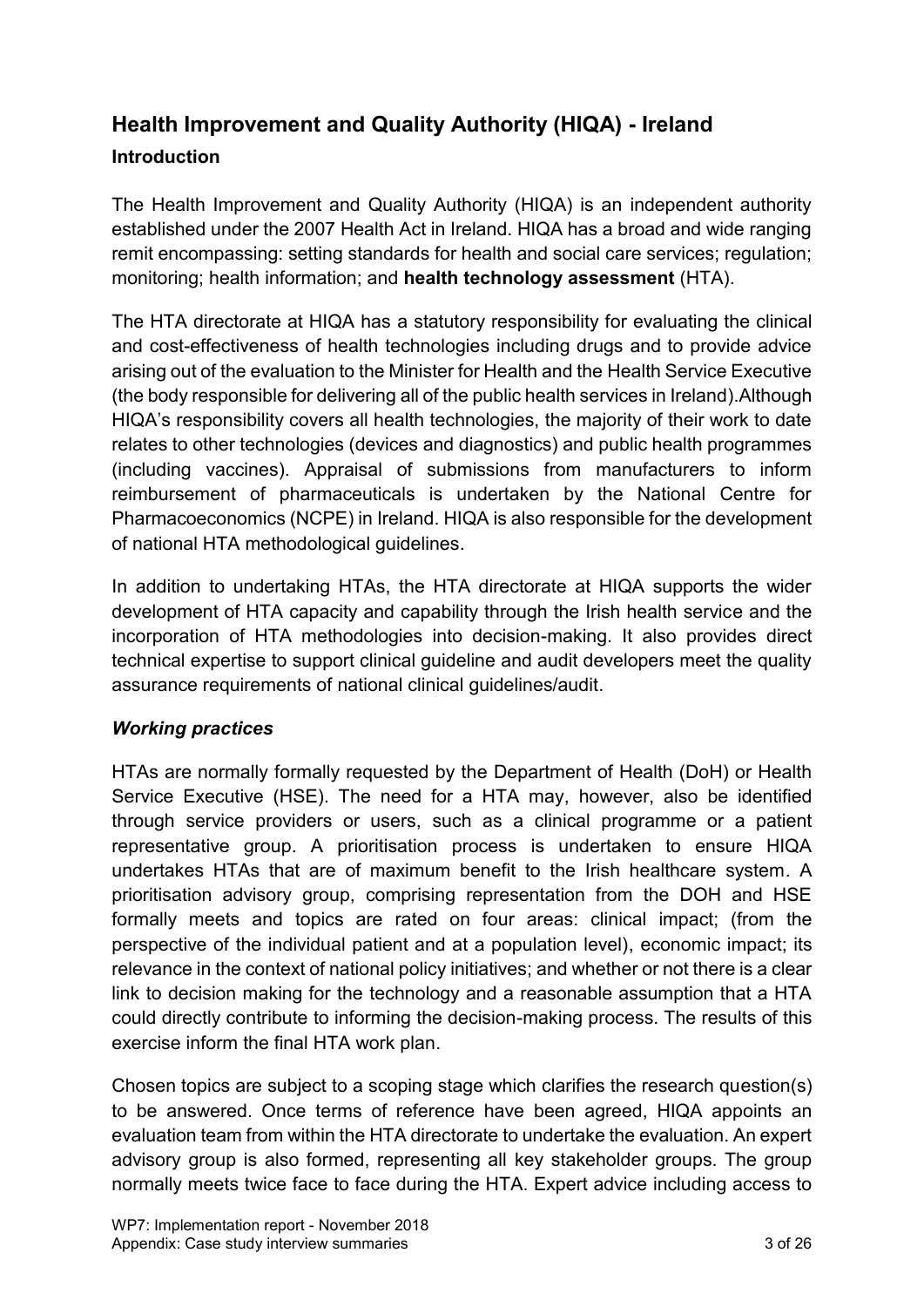data may be also be sought from members at other intervals. On occasion public consultation may be used (normally lasting 6 to 8 weeks), particularly for sensitive or divisive topics.

The HTA report is written by the evaluation team, drafts of which are reviewed and subsequently endorsed by the expert advisory group. A rapid HTA includes a restricted number of domains, but as a minimum includes statements about the clinical effectiveness and safety of the technology. A full HTA includes de novo economic modelling in addition to assessment of the organisational, social and, if relevant, ethical and or legal implications of the technology. The report is submitted as advice to the Minister for Health and HSE and is non-binding. The decision-makers, may also consider other factors when deciding whether to provide the technology. With the exception of pharmaceuticals, there is no stated cost-effectiveness threshold for health technologies in Ireland.

HIQA employ a core team of 6 HTA analysts. HIQA often undertakes complex assessments of multiple technologies. Consequently the time taken to complete assessment can vary, with an average time of 18 months. HIQA normally publishes 2 to 3 assessments per year, although again this can vary depending on the complexity of topics and internal capacity.

# *Involvement in EUnetHTA and use of assessments*

HIQA has been involved in EUnetHTA since the initial EUnetHTA project (2006 to 2008). HIQA has led on the development of a number of tools and methods guides under Work Package 6 and supported the development of others. A number of these have been adapted for use at a national level in Ireland.

HIQA also has been lead / co-author on three EUnetHTA assessments:

- OTCA12 C-reactive protein point-of-care testing (CRP POCT) to guide antibiotic prescribing in primary care settings for acute respiratory tract infections (RTIs) (JA3 – planned publication date January 2019)
- Endovascular therapy using mechanical thrombectomy devices for acute ischaemic stroke (JA2 - published December 2015)
- Balloon Eustachian tuboplasty for the treatment of Eustachian tube dysfunction (JA2 - published February 2015)

HIQA is / has also been a reviewer on a number of other EUnetHTA assessments including:

 OTCA14 - Robotic surgery in thoracic and visceral indications (JA3 – scheduled to publish February 2019)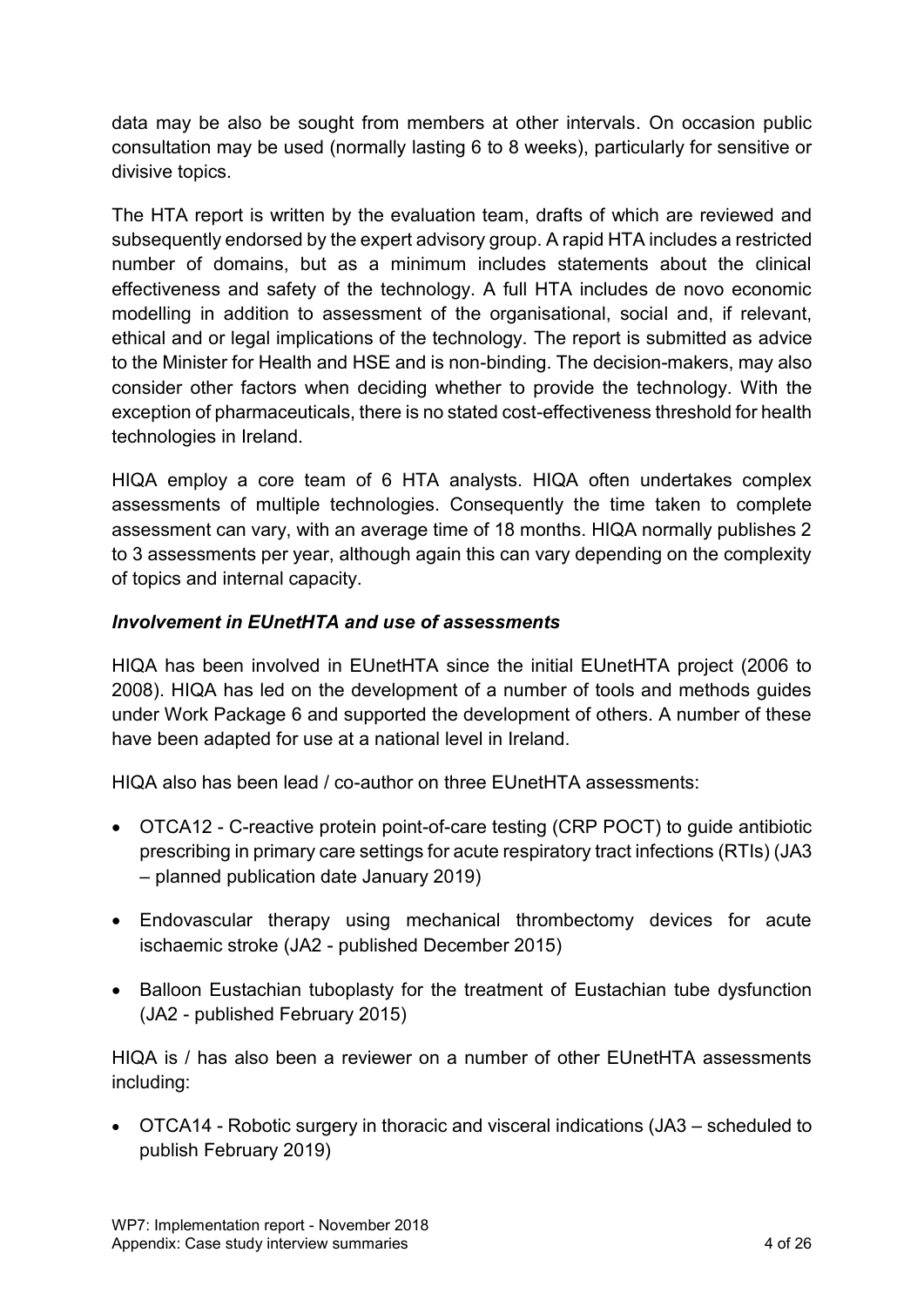- OTCA06 Transcatheter aortic valve implantation (TAVI) in patients at intermediate surgical risk (JA3 – scheduled to publish December 2018).
- Transcatheter implantable devices for mitral valve repair in adults with chronic mitral valve regurgitation ( JA2 – published September 2015)
- Duodenal-jejunal bypass sleeve for the treatment of obesity with or without Type II Diabetes Mellitus (JA2 – published July 2015)
- Prognostic tests for breast cancer recurrence (JA1 published January 2013))

# *Benefits of using Joint REA to inform economic evaluation*

Joint REAs are particularly useful for defining effectiveness and safety parameters for the economic model, providing a description of the health technology and the burden of disease, and sense-checking of national data / results against EUnetHTA assessments.

In Information provided in the REA regarding the use and reimbursement of the technologies in other countries is useful as it provides important context information for decision makers. It also helps identify agencies / countries that may be able to provide additional information regarding their experience of implementing a technology.

The HIQA scoping process looks at REAs published by EUnetHTA to see if they are applicable to the Irish healthcare system and could be used nationally. The POP database is also reviewed for planned and ongoing work by other agencies to assess opportunities for collaboration or reuse of other work.

# *Challenges of using Joint REA to inform economic evaluation*

Timing is vital, it is difficult to use joint REA if EUnetHTA timelines do not fit with national timelines.

Scoping, the alignment of review questions between EUnetHTA and national work / assessments.

Translation of EUnetHTA joint REA into national documents.

# *Proposals on how joint REA could be improved for economic evaluation*

Include an outline of resource implications in the REA in terms of what is needed to implement the technology.

Clinical effectiveness review could identify cost-effectiveness literature so that national agencies could use this to sense check the data in their models.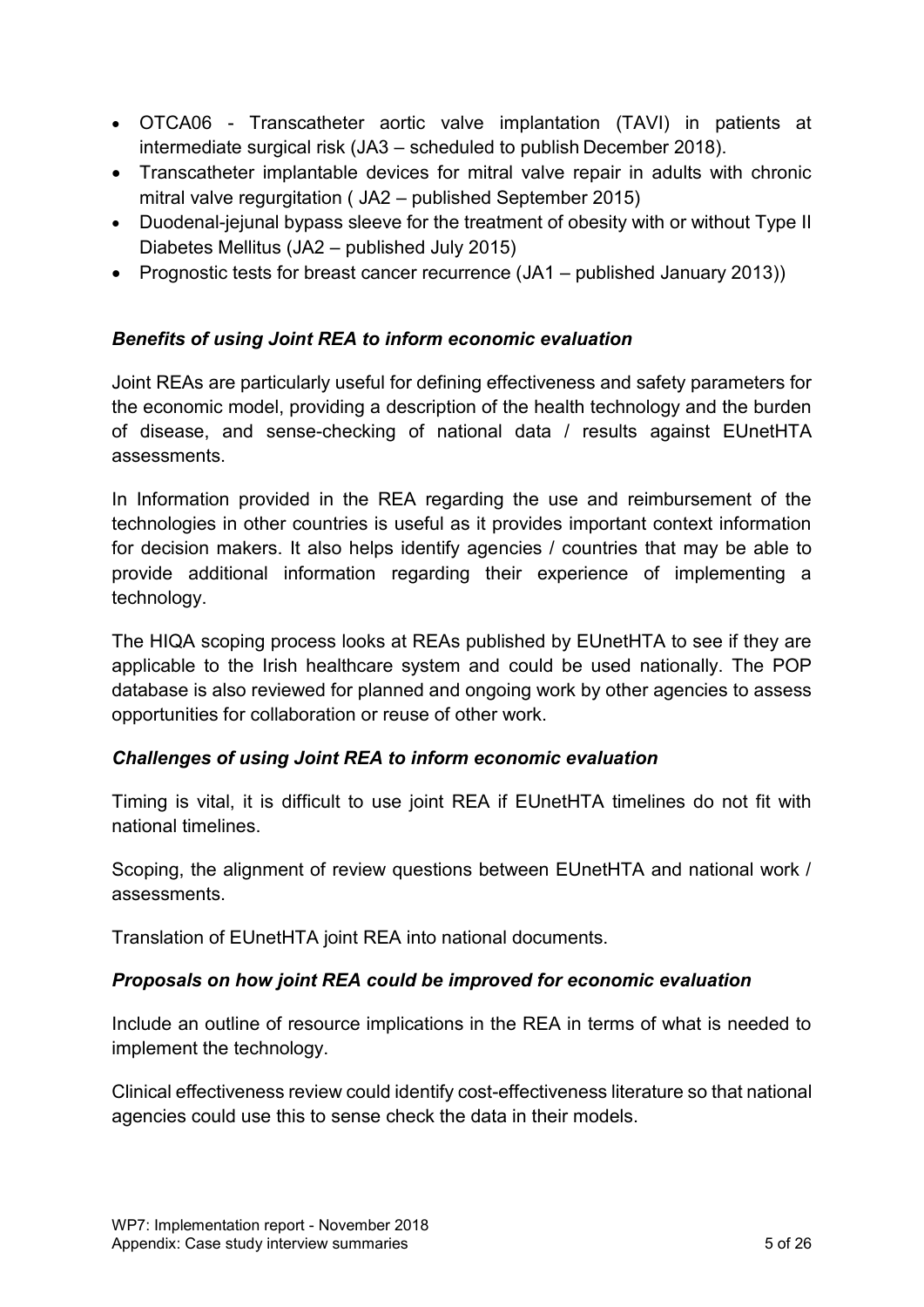# <span id="page-5-0"></span>**National Centre for Pharmacoeconomics (NCPE) – Ireland**

# **Introduction**

In Ireland healthcare policy and public health expenditure are governed by the Department of Health (DoH) and administered through the Health Service Executive (HSE). The National Centre for Pharmacoeconomics (NCPE) was founded in 1998 and conducts the health technology assessment (HTA) of pharmaceutical products for the HSE in Ireland.

Following the receipt of an application for reimbursement the Corporate Pharmaceutical Unit (CPU) of the HSE commissions the NCPE to appraise new medicines. The NCPE are commissioned to review the following classes of medicines:

- New active substances seeking reimbursement in Ireland, including those with an orphan designation from the European Medicines Agency
- New indications for currently reimbursed drugs
- Drugs which are already reimbursed by the HSE, and are associated with high expenditure or uncertain clinical benefit.

#### **Working practices**

The NCPE employ a two-step process to ensure recommendations are made with expedience and to minimize time to market access for new treatments. All medicines are subjected to a preliminary rapid review. High cost products and those with significant budget impact are subjected to formal economic evaluation. Similarly, products where there is a query in relation to value for money will also be selected for formal economic evaluation.

The rapid review process takes approximately 4 weeks and the formal economic evaluatio0n is completed in less than 3 months. Following assessment, a full appraisal report outlining NCPE conclusions and recommendations is sent to the HSE-CPU to support evidence-based decision-making on reimbursement. The cost-effectiveness threshold for decision-making is currently operating between €20,000/QALY and €45,000/QALY.

The NCPE employ 20 people and undertake approximately 70 rapid review assessments and 20 full HTAs per year.

# **Involvement in EUnetHTA and use of assessments**

The NCPE has been involved in EUnetHTA since Joint Action 2 and is participating as a partner in Joint Action 3. The NCPE was a dedicated reviewer on:

 Sorafenib (Nexavar) the treatment of progressive, locally advanced or metastatic, differentiated (papillary/follicular/Hürthle cell) thyroid carcinoma refractory to radioactive iodine (published March 2015)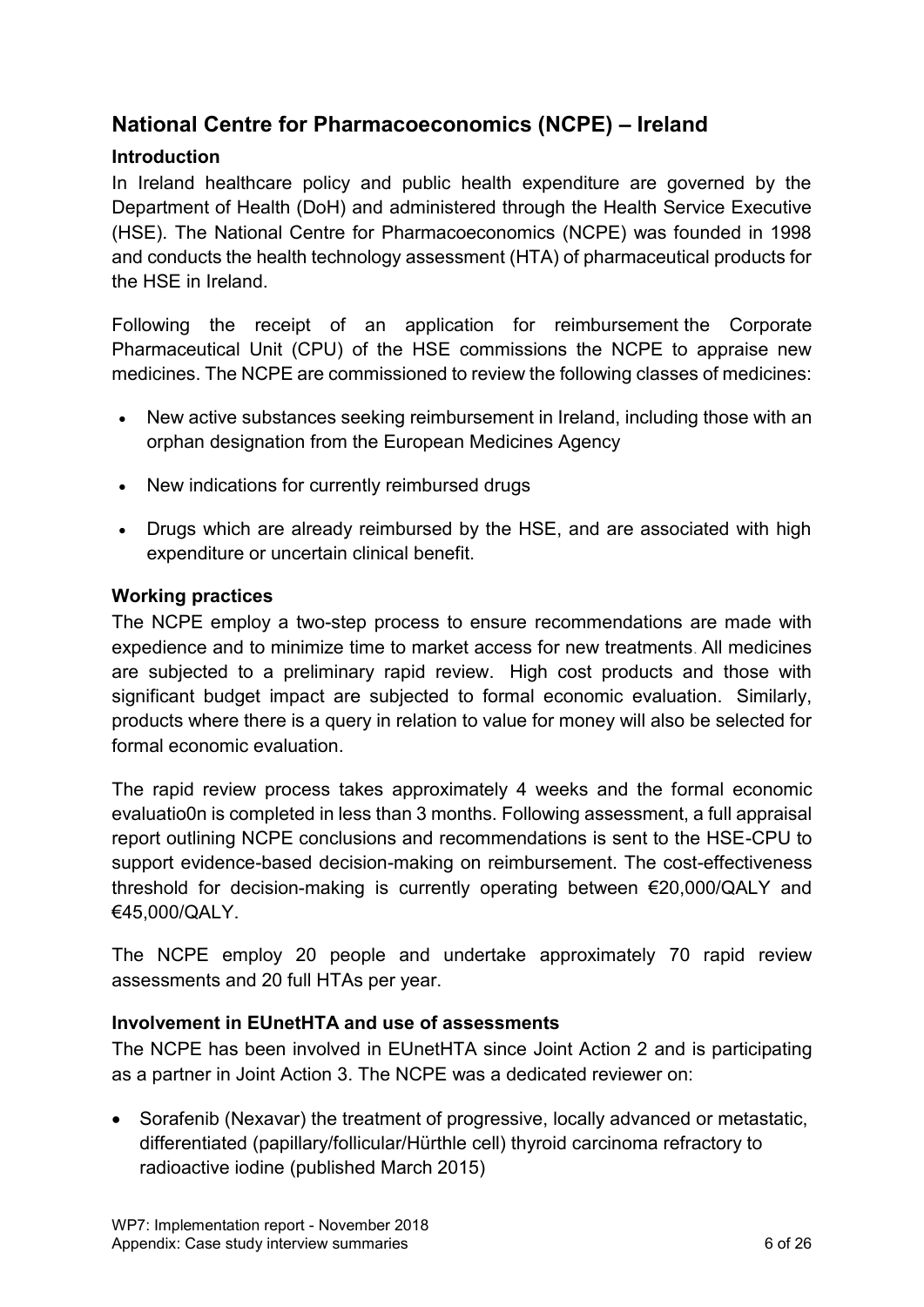The NCPE is a co-author on:

PTJA04 Sotogliflozin for Type 1 diabetes mellitus (publication date – TBC)

The NCPE used the EUnetHTA assessment on Canagliflozin for the treatment of type 2 diabetes mellitus (published February 2014), making reference to the EUnetHTA assessment in the clinical section. The NCPE also used the EUnetHTA assessment on **z**ostavax for the prevention herpes zoster. The NCPE conducted a review of economic evaluations of zoster vaccine and made reference to the EUnetHTA assessment in the report.

# **Benefits of using Joint REA to inform economic evaluation**

The following information included in joint REAs was identified as being particularly useful / helpful for the purposes of economic evaluation:

- Comparator (if relevant in Irish setting)
- Evidence synthesis
- Treatment effects and how they are applied in the model.
- The main benefit of using joint REA to inform economic evaluation is for the validation of model inputs, in particular long-term epidemiological modelling. The usefulness is directly dependent on timelines and inclusion of relevant comparators.

There have been very few pharmaceutical joint assessments published to date, so it is difficult to for NCPE to comment in detail on the benefits of using EUnetHTA joint REAs. NCPE expect to be able to provide further feedback after use of PTJA03 on alectinib.

# **Challenges of using Joint REA to inform economic evaluation**

Agreement on methodological approaches to evidence synthesis and a process for remaining up to date/responsive to latest developments.

Procedural issues, a decision needs to be made regarding whether fact check will be included as part of the joint assessment process. This is a well-established part of the NCPE process which they consider to be very important, in particular if the assessment ever faces a legal challenge.

Timing of assessments and fitting with national timelines.

Selection of appropriate comparators.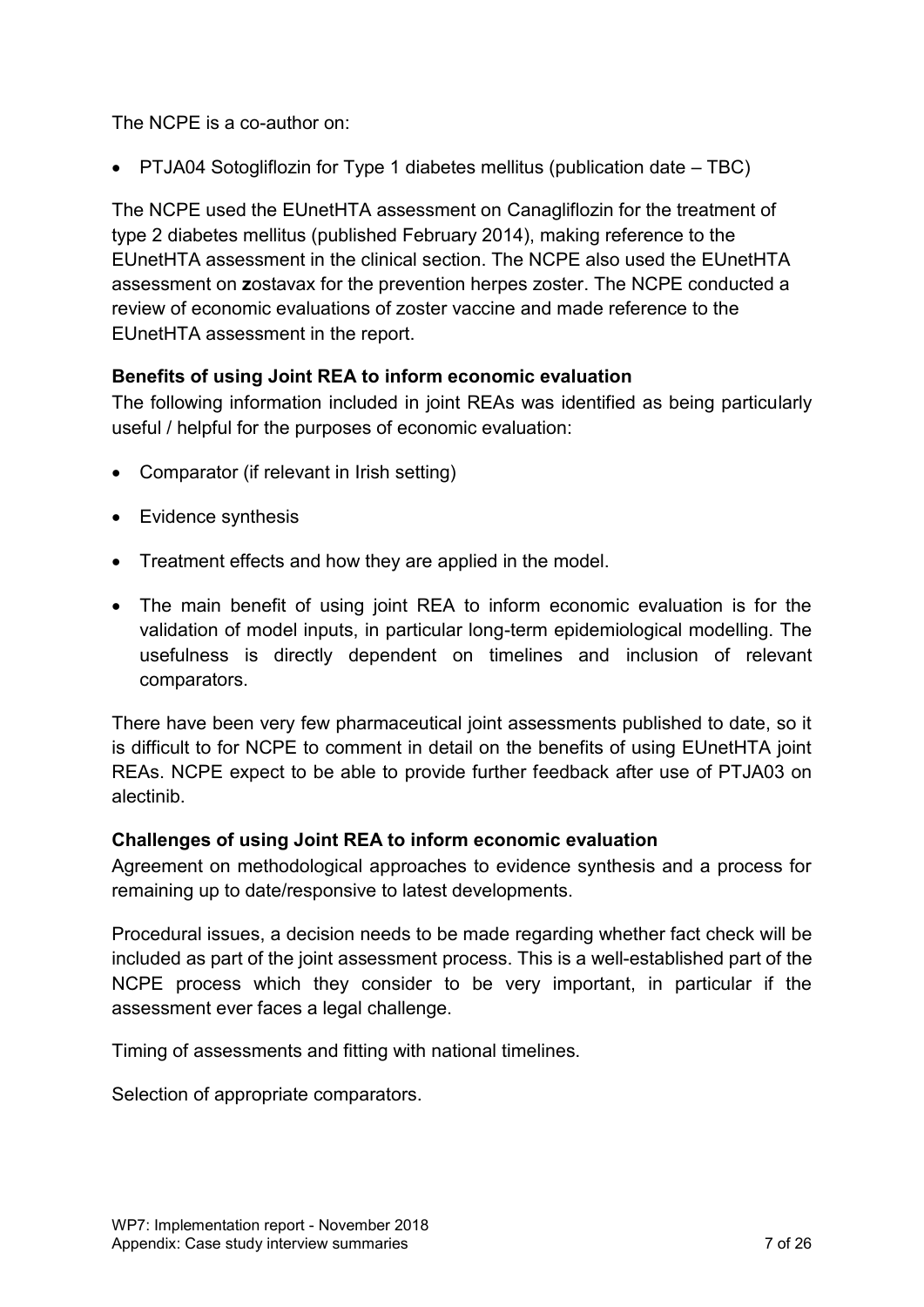# **Proposals on how joint REA could be improved for economic evaluation**

Include long term clinical modelling. Often the company is extrapolating, so would be good if could use this information to validate the model.

Validation of clinical assumptions, elicitation of clinician opinion of the usefulness of the product/ magnitude of clinical benefit etc.

Information on utility, as above long-term epidemiological modelling using observational evidence. ESMO Magnitude of Clinical Benefit Scale could be useful in addition to GRADE for the clinical evidence for oncology products.

Clinical engagement at an EU level could be very beneficial, in particular for assessment of ultra-orphan drugs where there may be only one clinician in the country with experience of managing a particular condition. EUnetHTA should consider having a pool of people that member states can draw upon.

Consider setting up a Decision Support Unit that would produce up to date guidance on methodological advancements to ensure that best practice is followed in assessments that are produced. Preferably the Unit would be academic and independent.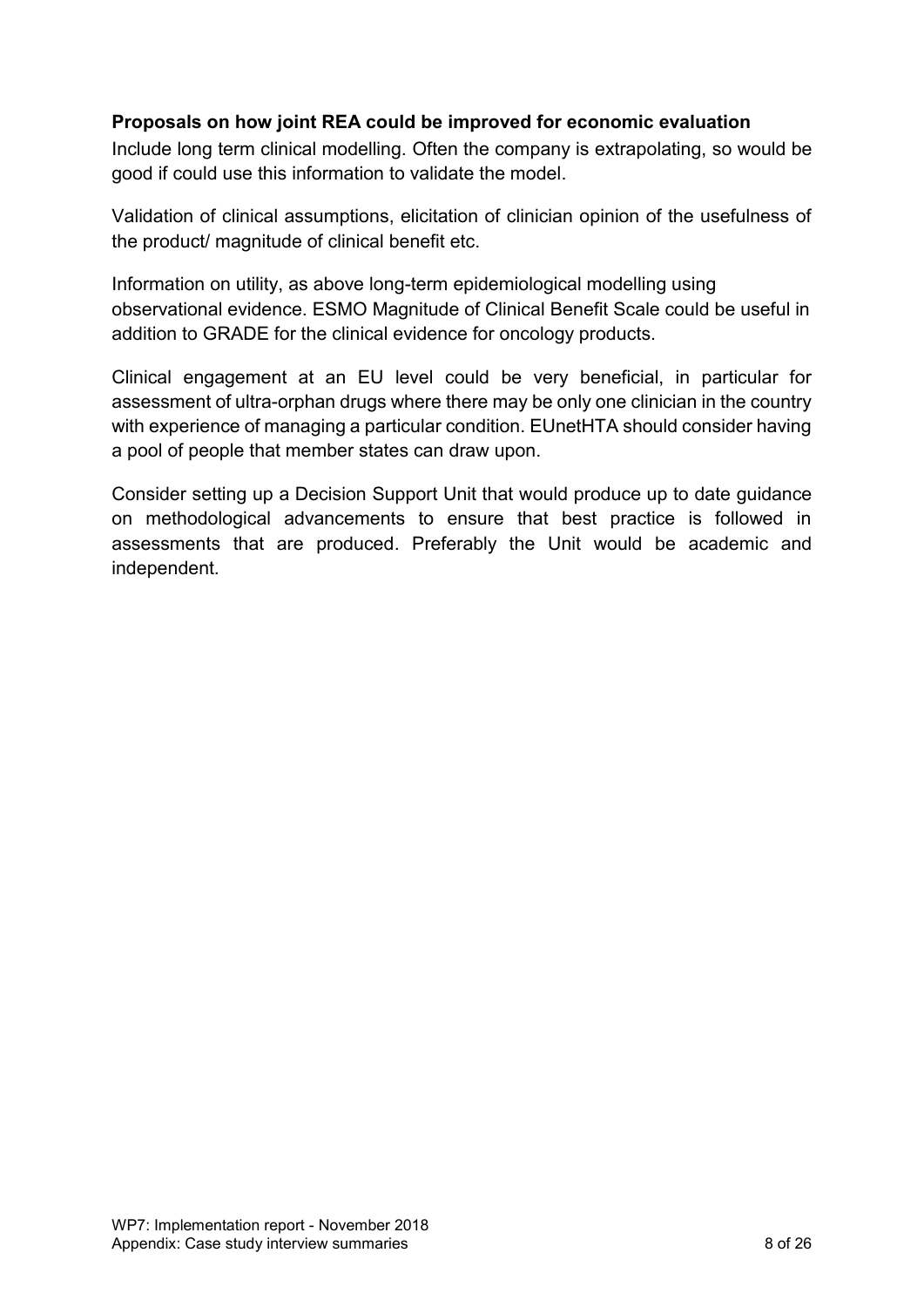# <span id="page-8-0"></span>**Scottish Health Technologies Group (SHTG) - Scotland**

# **Introduction**

The Scottish Health Technologies Group (SHTG) is part of Healthcare Improvement Scotland (HIS). The remit of SHTG covers non-pharmaceutical health technologies. Pharmaceutical technologies are assessed by the Scottish Medicines Consortium (SMC). SHTG cover all stages of the HTA process, with the exception of decisionmaking (see below).

# **Working practices**

The majority of topics that SHTG assess come from national or regional health planning committees. Decisions to carry out further work on a topic are made during an evidence review committee (ERC) meeting following an initial work-up by the HIS research team, exploring the topic area, research question and available evidence.

Chosen topics are subject to a scoping stage which clarifies the research question and the most appropriate assessment product. After this the evidence product is produced by the HIS researchers. The ERC then prepare a draft advice statement based on the evidence product. Companies and other stakeholders peer review both the evidence product and advice statement.

The draft advice statement is finalised by the full SHTG, a national scientific committee including representatives from all NHS Scotland territorial health boards, special health boards, academia, industry, the public and HIS research staff. The process from topic referral to production of advice typically takes approximately 6 months.

SHTG employ 10 people and produce between 10 and 15 evidence reviews per year and 2 to 3 innovative medical technology overviews (IMTOs). Both evidence and innovative medical technology overviews include a summary of the clinical and cost effectiveness evidence and include brief consideration of organisational and patient issues.

The status of SHTG advice is 'required to consider' and is not mandatory. The advice is disseminated to the 14 NHS Scotland Health Boards. No explicit threshold is applied to decision-making. Committee members are aware of £20-30K threshold, but are not bound by it and can consider other factors.

# **Involvement in EUnetHTA and use of assessments**

SHTG have been involved in EUnetHTA since 2013 (Joint Action 2). SHTG was a reviewer on:

 OTJA08: Continuous glucose monitoring (CGM real-time) and flash glucose monitoring (FGM) as personal, standalone systems in patients with diabetes mellitus treated with insulin (JA3 – published July 2018).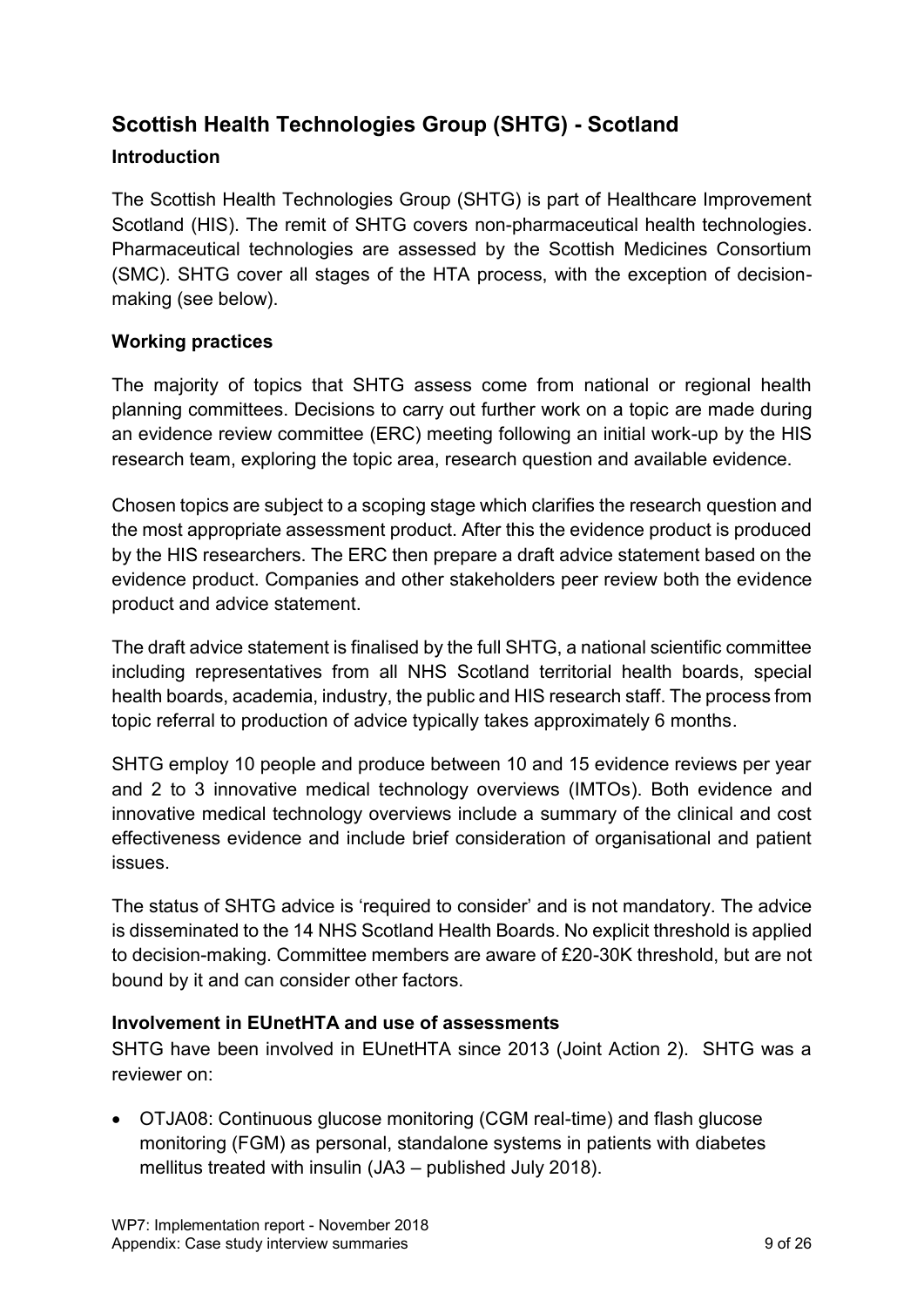- Transcatheter implantable Devices for mitral valve repair in adults with Chronic Mitral Valve Regurgitation (JA2)
- Endovascular therapy using mechanical thrombectomy devices for acute ischaemic stroke (JA2)

SHTG is currently a reviewer on:

 OTCA12 - The use of C-reactive protein point-of-care testing (CRP POCT) to guide antimicrobial prescribing in primary care settings for respiratory tract infections (RTIs) (JA3 – publication date TBC)

SHTG has adapted three EUnetHTA assessments: transcatheter implantable devices for mitral valve repair; endovascular therapy using mechanical thrombectomy devices and Continuous glucose monitoring (CGM real-time) and flash glucose monitoring (FGM) (OTJA08). The EUnetHTA assessments were adapted to be evidence notes.

The adaptation process has included: condensing the EUnetHTA assessment to fit SHTG evidence note format; removing interventions that were not appropriate to the Scottish context; adding national context information (population size and clinical information); adding health economic evidence (searches for health economic evidence were developed, and the literature reviewed); and updating clinical searches.

#### **Benefits of using Joint REA to inform economic evaluation**

Use of joint REAs should definitely free some capacity and resources as no searches and reviewing of the clinical evidence (only adaptation) would be needed. Running searches, reviewing the clinical effectiveness and summarising this takes a lot of time / resource. When this is done as part of EUnetHTA assessment it can save time / resource for economic modelling.

EUnetHTA searches are very good, detailed and systematic.

The following information included in joint REAs was identified as being particularly useful / helpful for economic evaluation and modelling:

- Relative clinical effectiveness data (e.g. survival, reduction in episodes etc.)
- Relative safety data (adverse events)
- Morbidity and quality of life data (e.g. EQ-5D, SF-36)

# **Challenges of using Joint REA to inform economic evaluation**

REA timelines can sometimes not match with national timelines.

Clinical pathways in countries often differ from the trial and the estimate of relative clinical effectiveness may not be applicable.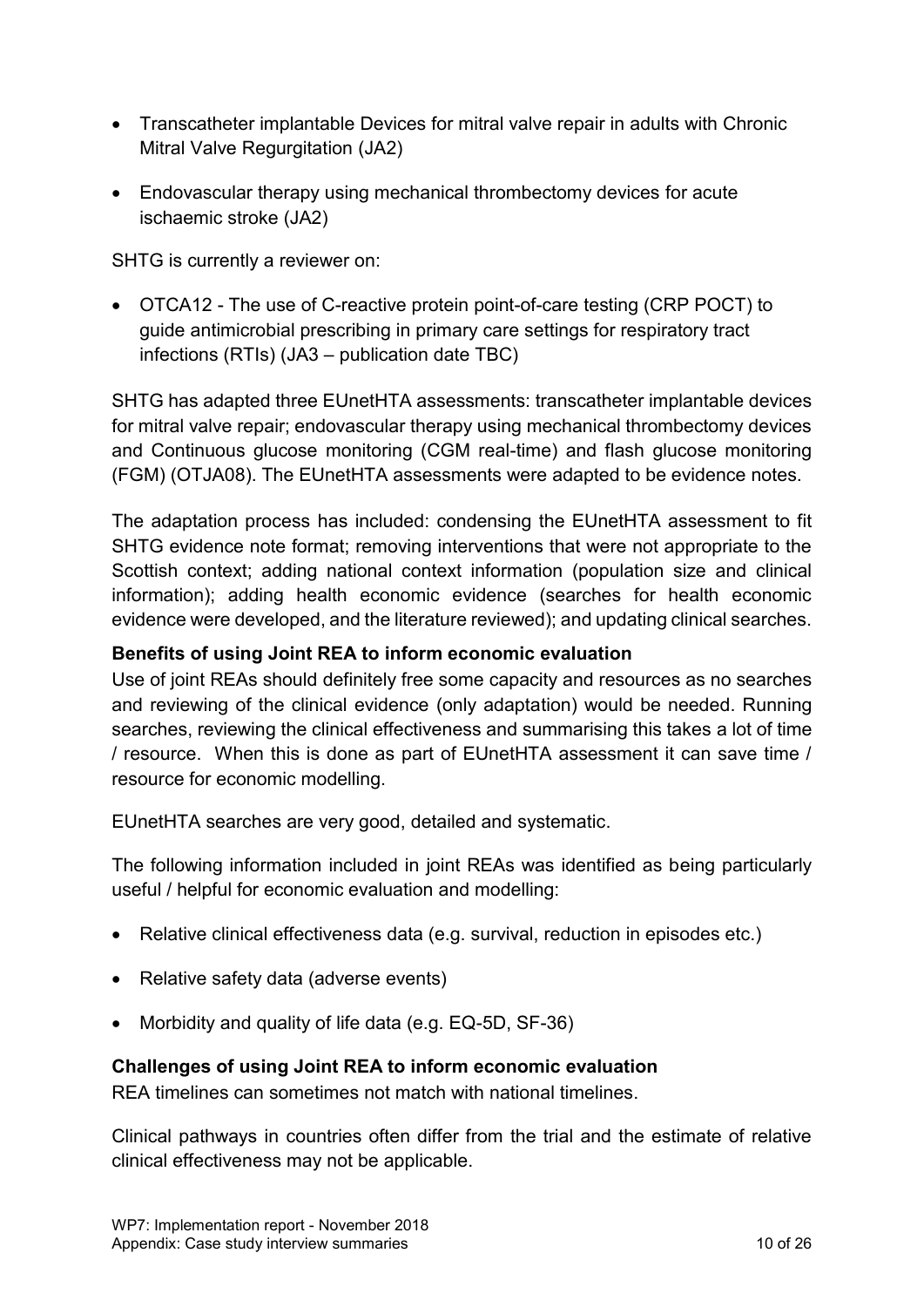# **Proposals on how joint REA could be improved for economic evaluation**

Include a detailed description of treatment pathways involved and how the technology assessed fits within the treatment pathway - this would help inform the potential model structure

Including resource use and cost data across various European health systems linked to the technology assessed and comparators would also be valuable. This could be collected as part of a questionnaire that is sent to EUnetHTA partner agencies (or the agencies collaborating in the joint assessment).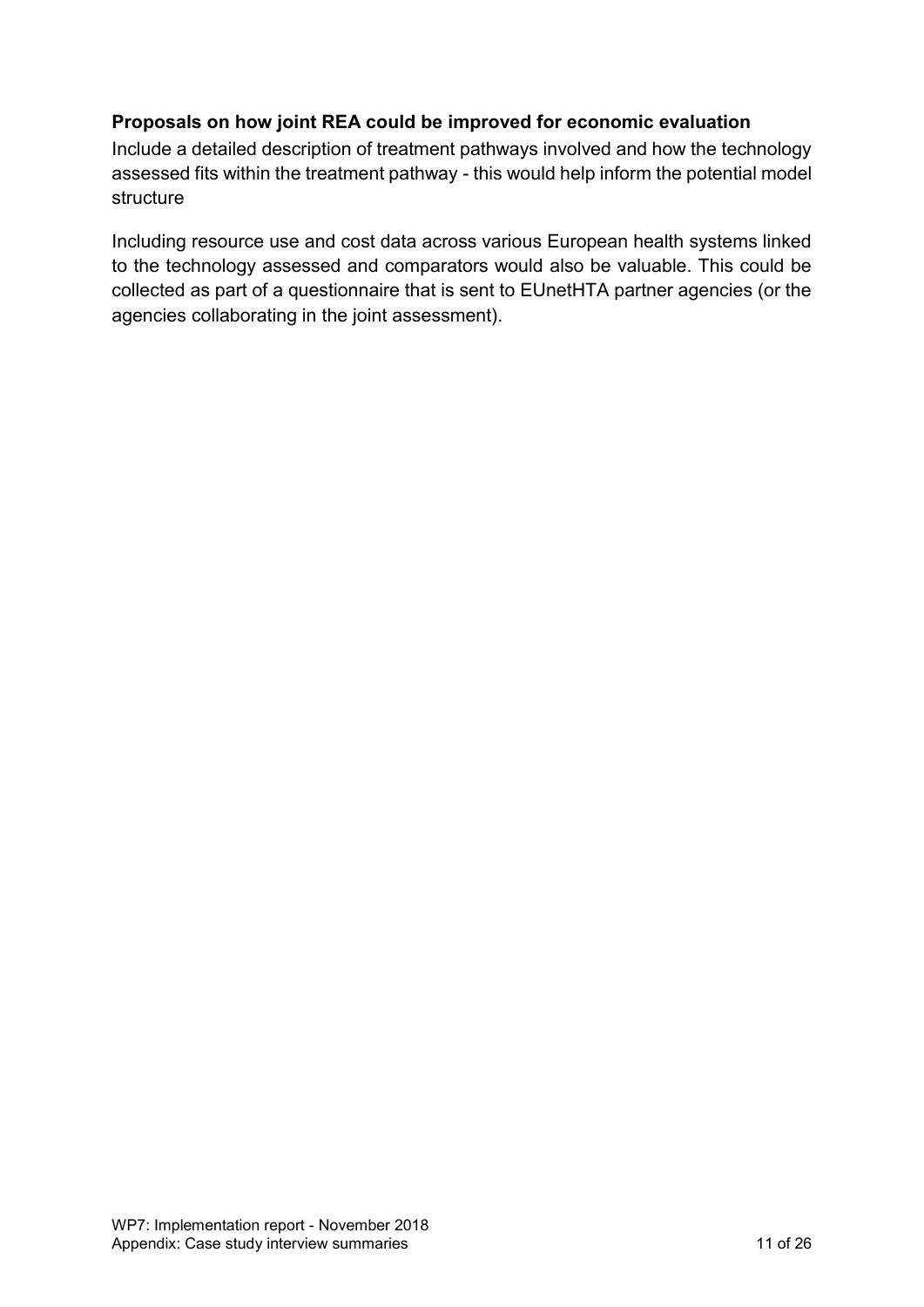# <span id="page-11-0"></span>**Scottish Medicines Consortium (SMC) - Scotland**

# **Introduction**

The Scottish Medicines Consortium (SMC) is part of Healthcare Improvement Scotland (HIS). The remit of SMC covers pharmaceuticals. SMC appraises all new medicines and indications licensed by European Medicines Agency (EMA).

# **Working practices**

The SMC is involved in the assessment, appraisal and decision-making stages of HTA, but does not cover scoping. The SMC undertakes single technology appraisals (STAs). It does not currently undertake multiple technology appraisals (MTAs),

SMC undertakes the critical appraisal of company submissions. For each full submission SMC receives, the submitting company must provide an appropriate form of economic evaluation to be critiqued. Each full submission has a pharmacist, health service researcher (HSR) and health economist allocated to work on the critical appraisal; the pharmacist/HSR carries out the critical appraisal of the clinical sections of the company submission and the health economist critiques the economic analysis and budget impact predictions. Clinical and cost-effectiveness issues are reported under separate sections of the SMC advice document, but often issues within the clinical effectiveness will have an impact on the cost-effectiveness. The SMC overall decision is a composite of the clinical and economic case, as well as any wider factors that it felt relevant to its decision-making.

SMC does not have explicit thresholds for decision-making but does reference the £20-30k limits of NICE within its guidance to companies. SMC does not explicitly have different thresholds for different types of medicine, however, SMC does exercise greater flexibility in its decision-making for certain types of treatments through its use of the Patient and Clinician Engagement (PACE) meeting process (i.e. for end of life medicines or medicines to treat rare and very rare conditions).

The recommendations from SMC go to NHS Scotland and is disseminated to the 14 Scottish Health Boards. When SMC accepts a new medicine, NHS boards are expected to make it, or an equivalent SMC-accepted medicine, available. NHS boards publish updated lists of SMC-accepted medicines included and excluded from their formularies together with the reasons for such decisions. As such, SMC recommendations are advisory rather than mandatory, and do not come with specific funding packages for implementation.

SMC employ approximately 35 WTE staff. For the period 2015 to 2017 SMC issued advice for an average of 66 full submissions, 19 abbreviated submissions per annum.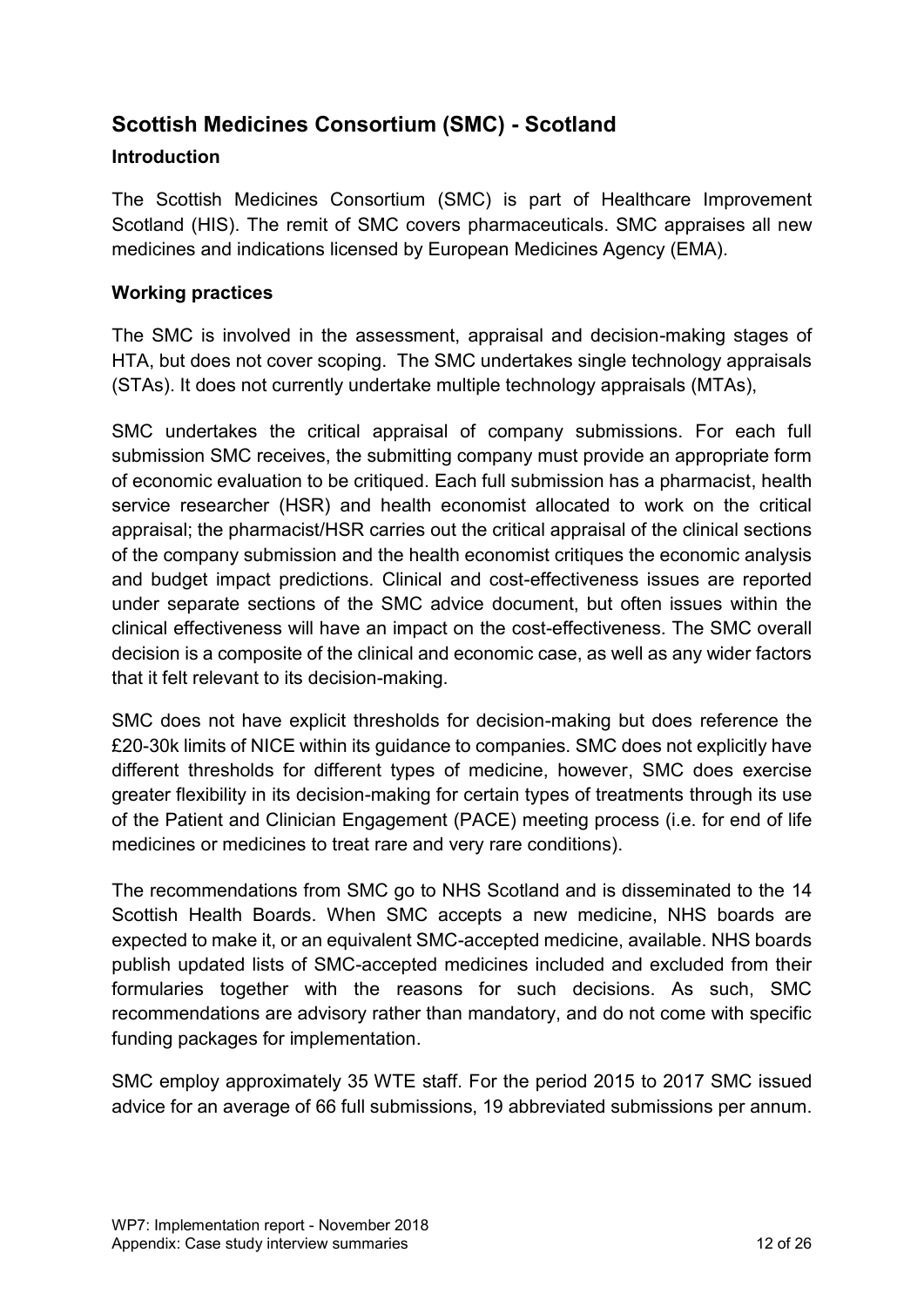# **Involvement in EUnetHTA and use of assessments**

SMC have been participating in EUnetHTA since Joint Action 2 (JA2). SMC was a reviewer on the following assessments under JA2:

- Vorapaxar for the reduction of thrombotic cardiovascular events in patients with a history of myocardial infection (MI) (published June 2015)
- Sorafenib for the treatment of progressive, locally advance or metastatic, differentiated (papillary/follicular/hurthle cell) thyroid carcinoma, refractory to radioactive iodin (published March 2015)
- New pharmaceuticals for the treatment of chronic hepatitis C (published December 2015)

Under Joint Action 3 (JA3) SMC has observer status on:

PTJA04 - Sotagliflozin for Type 1 diabetes mellitus (publication date – TBC)

And reviewer status on:

 PTJA05 - Enasidenib for the treatment of adult patients with relapsed or refractory acute myeloid leukaemia (AML) with an isocitrate dehydrogenase 2 (IDH2) mutation (publication date – TBC)

To date SMC has used EUnetHTA joint REAs for clinical assessment only. SMC have used the three published JA3 pharma assessments (midostaurin, regorafenib, alectinib) to validate data from the company submissions to SMC. The JA2 assessments were identified as being less useful because of timing (availability was too late to contribute to SMC assessment).

# **Benefits of using Joint REA to inform economic evaluation**

The main benefits of using joint REAs to inform economic evaluation were: more efficient use of resources/ to help validate and provide reassurance and sense-checks of individual country HTA economic assessments; increased confidence in results when using EUnetHTA assessments; and indirect treatment comparisons.

The information in joint REAs identified as being most useful for the purposes of economic evaluation is relative effectiveness data versus relevant comparators.

# **Challenges of using Joint REA to inform economic evaluation**

Applicability of joint REA to Scottish practice, e.g. relevant comparator, resource use/ patterns of care differing between countries

Timelines are very tight in Scotland with reviewers typically taking 4 to 5 weeks to undertake the assessment of company's submission and 18 to 22 weeks from receipt of company's submission to publication of advice.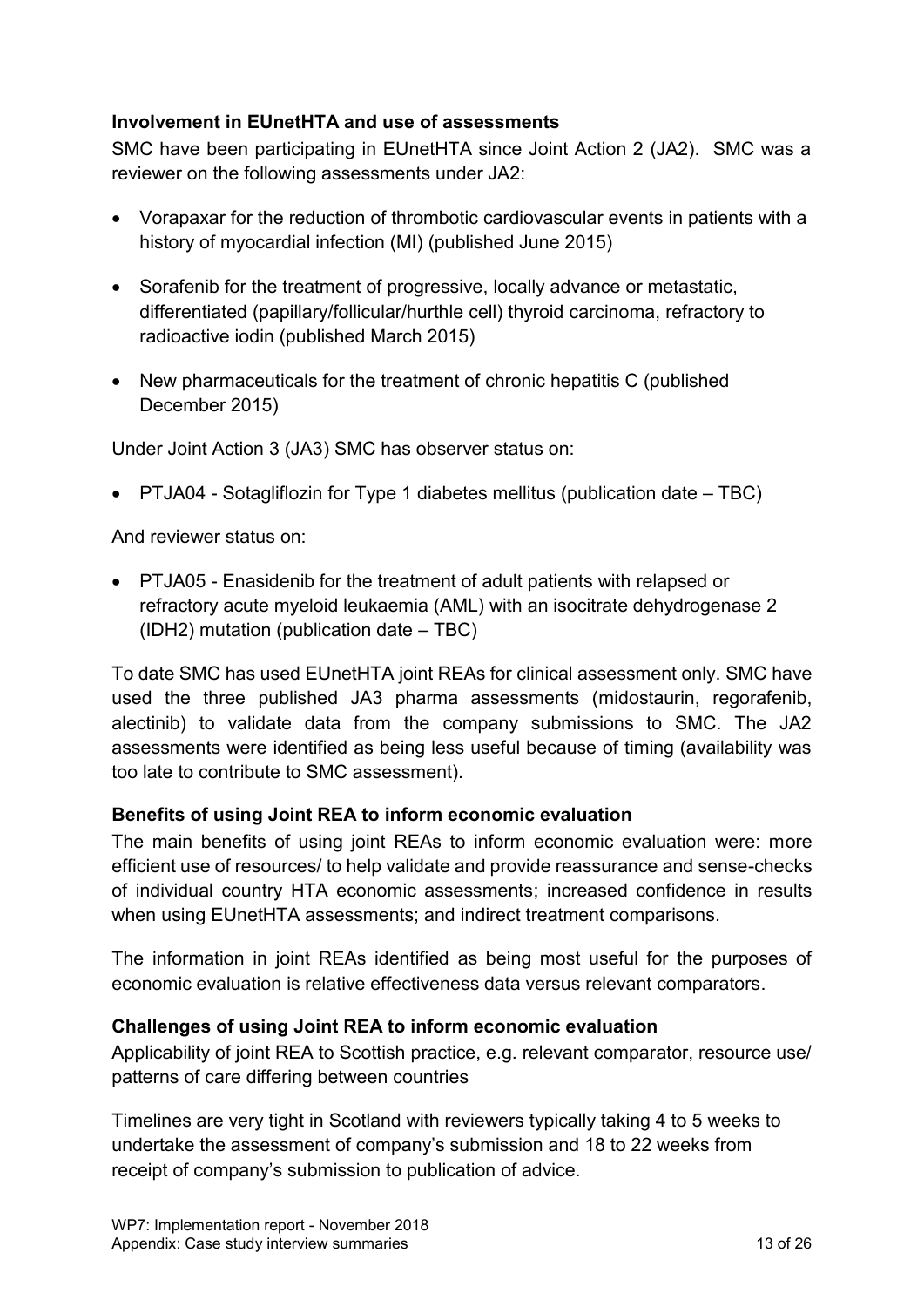Processes - current SMC HTA process starts with company's submission.

# **Proposals on how joint REA could be improved for economic evaluation**

Difficult to comment as only had 3 pharmaceutical assessments under JA3.

Scoping work to establish the main comparators across EU for use in the REA and the potential use of several different comparator options to accommodate most frequently used treatments. Alternatively, the assessments could focus on those areas where a high degree of consistency is known to exist in treatment patterns across the relevant nations.

When head to head studies are not available, indirect comparisons versus relevant comparators in countries would be useful.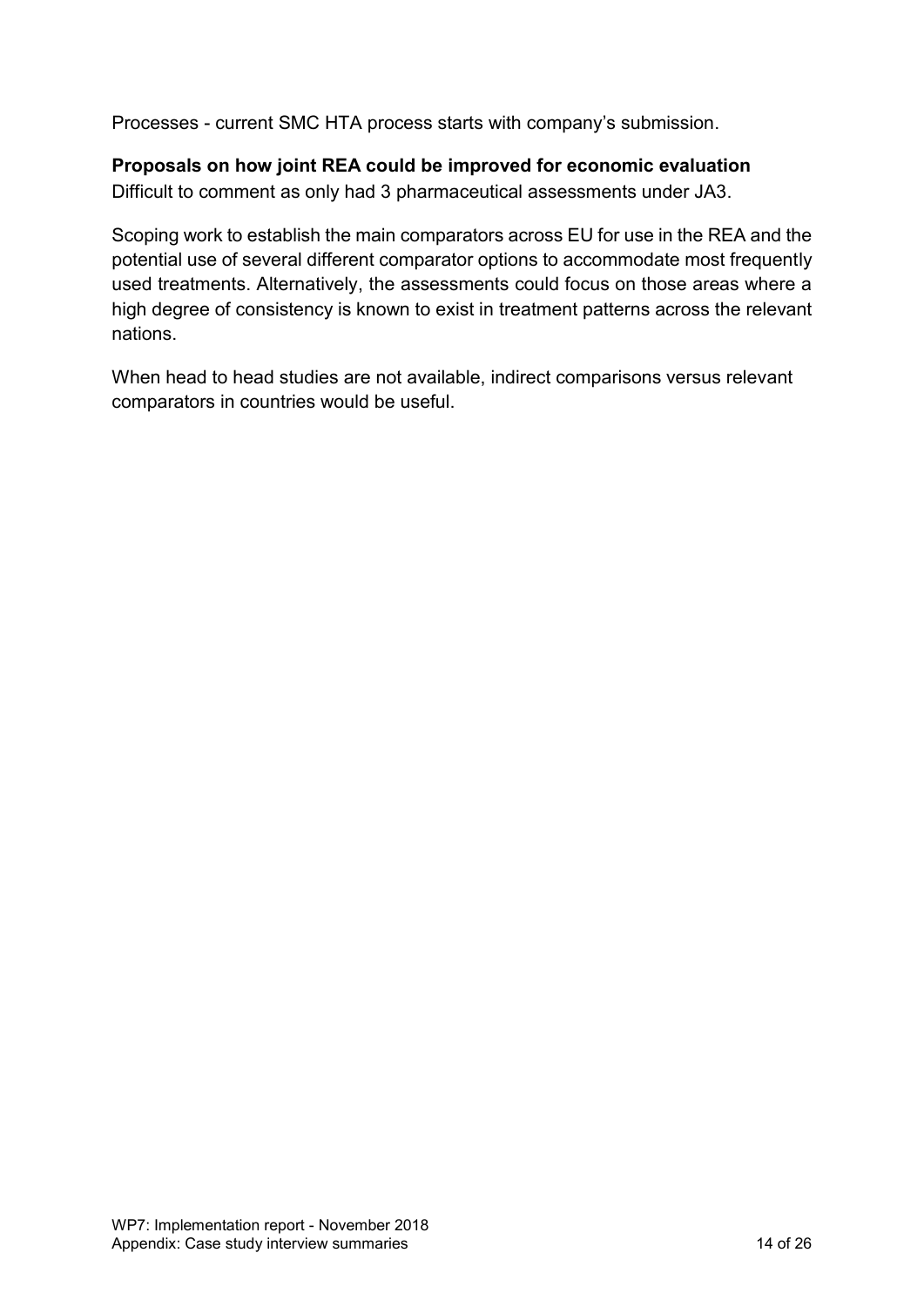# <span id="page-14-0"></span>**Health Technology Wales (HTW) – Wales**

# **Introduction**

Health Technology Wales (HTW) was established by the Welsh Government in November 2017 as an independent, national body that collaborates with NHS Wales and partners to identify, appraise and offer guidance on high impact non medicine care technologies. The remit of HTW covers all non-pharmaceutical technologies (including medical devices, surgical procedures and tele-monitoring).

# *Working practices*

The work of HTW is covers three principal areas as described below. Unlike many HTA agencies HTW Also has a role in the adoption of health technologies.

- Identification (including horizon scanning) HTW collaborates with partners across the health, social care and technology sectors to ensure a consistent, national approach to the identification of technologies expected to have a major impact on future health and care in Wales. HTW also signposts technology innovators to the relevant organisations within Wales who can provide advice and support.
- Appraisal HTW independently assesses non-medicine healthcare technologies and issue independent guidance based on the best available evidence and expertise. HTW's work aims to inform commissioning by NHS Wales and care providers and supports decision makers to make evidence-informed decisions on both technology investments and disinvestments.
- Adoption HTW monitors the uptake of HTW advice and advice from other organisations e.g. NICE across the Welsh health boards. This includes both adoption of new technologies and disinvestment of older, less effective technologies.

Advice from HTW is disseminated to NHS Wales and the 7 local health boards in Wales. The Advice is not mandatory, but the working practice is to 'adopt or justify' meaning a rationale / reason must be given for any advice not adopted.

There is no formal cost-effectiveness threshold, but HTW look to work in line with the NICE threshold of £20,000 to £30,000 per QALY. HTW employ 17 staff and plan to undertake 15 to 20 rapid reviews per year, though this number may be revised down if full HTAs are undertaken.

# *Involvement in EUnetHTA and use of assessments*

HTW was established too late to join Joint Action 3 (JA3). HTW have been linking in with JA3 through the All Wales Therapeutics and Technology Centre (AWTTC). Furthermore, the Director of HTW (Susan Myles) has been previously involved in EUnetHTA through her previous role at Health Improvement Scotland (HIS).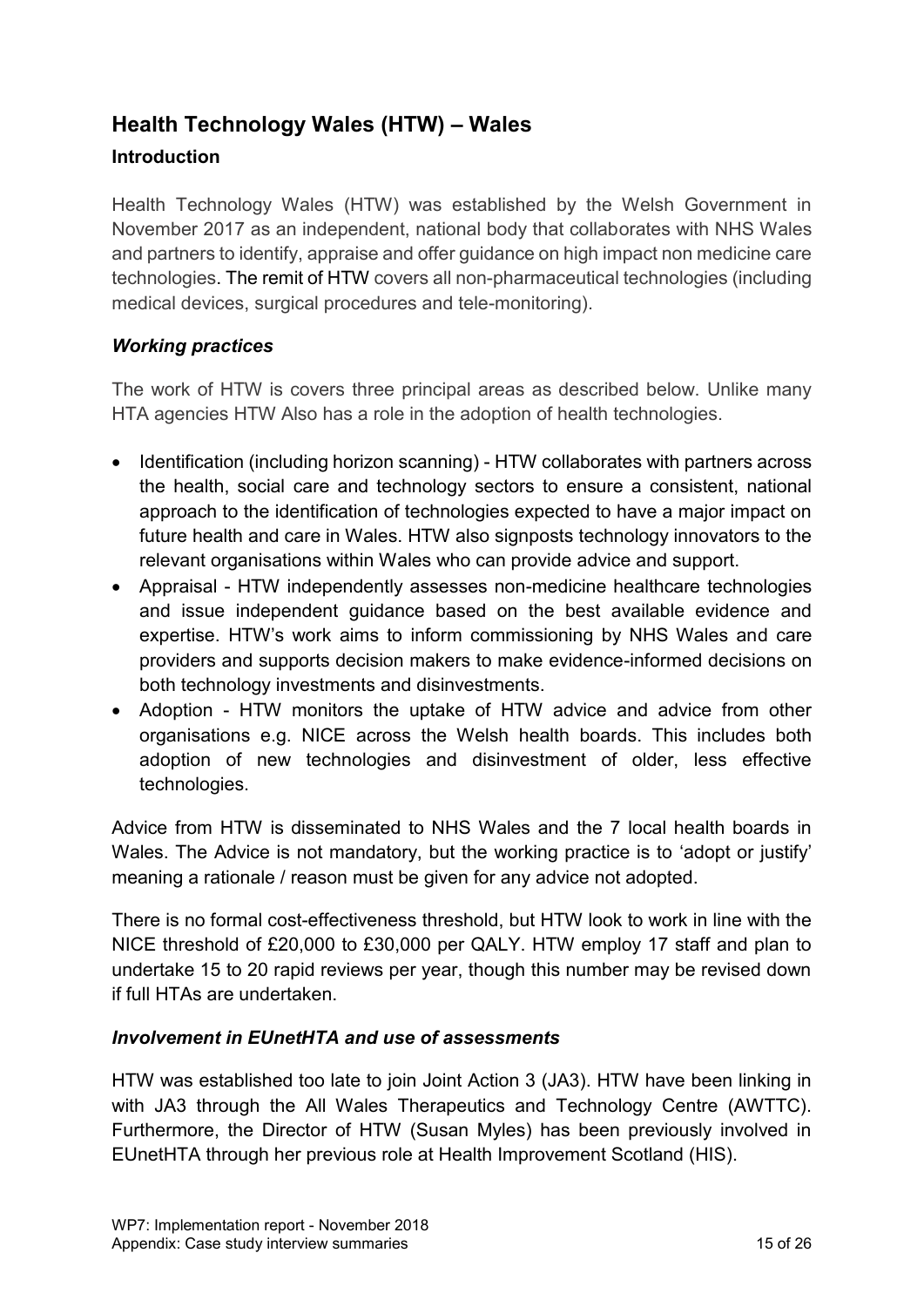Under JA3 HTW was a reviewer on:

OTJA08 - Continuous glucose monitoring (CGM real-time) and flash glucose monitoring (FGM) as personal, standalone systems in patients with diabetes mellitus treated with insulin (published July 2018)

HTW used OTJA08 as a reference check for their national assessment. The use of the assessment was limited by delays to the publication of EUnetHTA assessment, which meant that the HTW assessment was completed before the EUnetHTA assessment OTJAA08 was published.

# *Benefits of using Joint REA to inform economic evaluation*

Joint REAs provide information on key outcomes, data and parameters for the economic model

Joint REAs offer significant potential to reduce duplication, saving time and resources.

# *Challenges of using Joint REA to inform economic evaluation*

Timeliness and fitting with HTW timelines.

Practicalities of accessing the model where there is confidential data, obtaining the model and having the time to understand it locally.

Methods to be applied when using the REA and undertaking economic evaluation – methods guides from EUnetHTA are very helpful

# *Proposals on how joint REA could be improved for economic evaluation*

More collaboration, more quickly and more often and less duplication.

Consider including economic model in the joint assessment alongside the clinical assessment (full HTA).

Provide information within the joint REA on key areas / issues to be considered in the economic model – based on the findings from the clinical effectiveness review.

Guidance on intellectual property for models as addressing this issue is often very time consuming.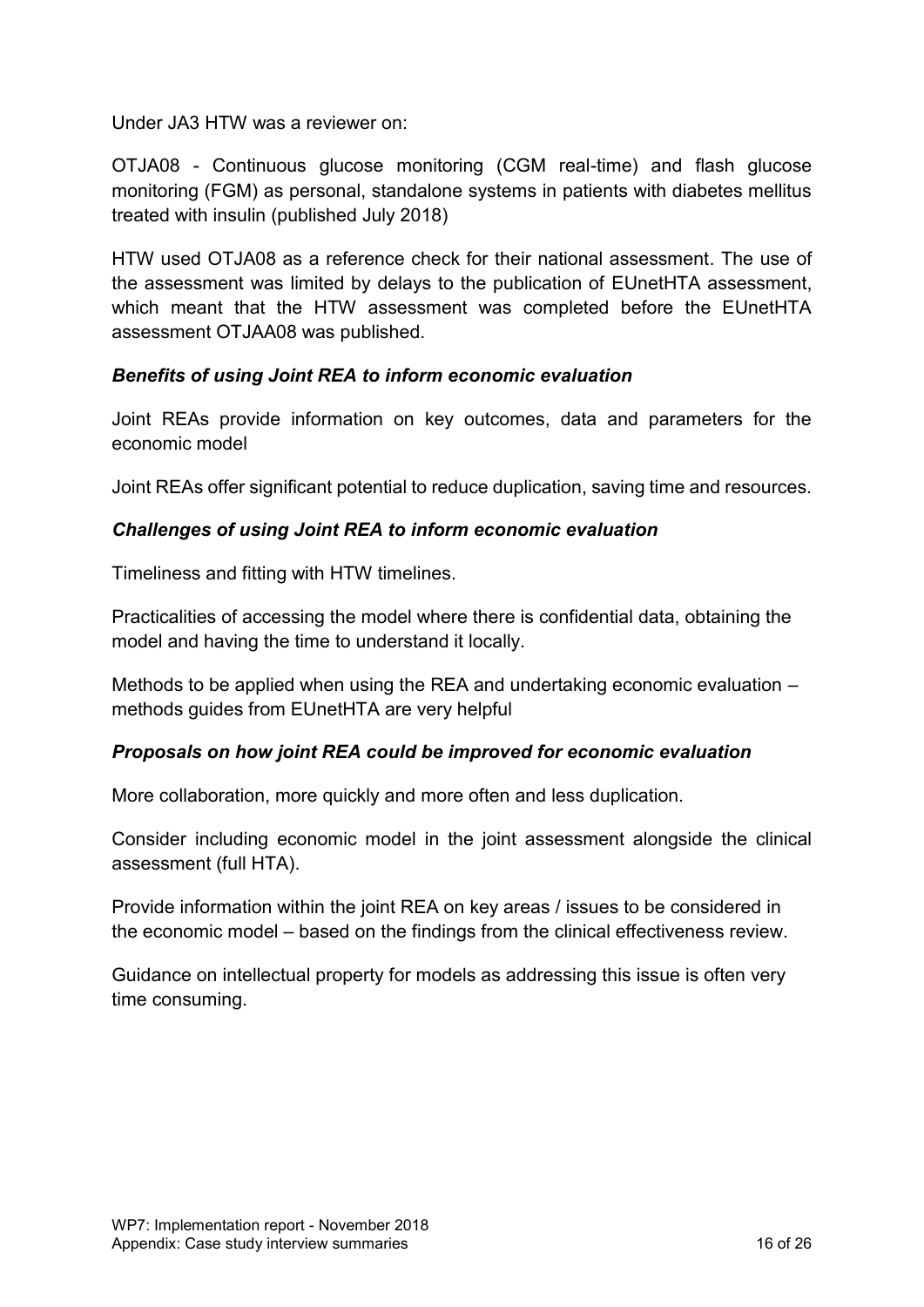# <span id="page-16-0"></span>**Zorginstituut Nederland (ZIN) - Netherlands**

# **Introduction**

ZIN undertakes a number of tasks associated with healthcare in the Netherlands, including HTA. Under Dutch legislation for a health technology to be reimbursed it must be of comparable effectiveness or greater effectiveness than the existing treatment. ZIN produces health technology assessments to inform decisions about the reimbursement status of pharmaceutical and non-pharmaceutical medical technologies (medical devices, hospital interventions or non-hospital/outpatient interventions).

The largest number of assessments produced by ZIN are for non-hospital pharmaceutical technologies. ZIN does not have to carry out assessments of all pharmaceutical technologies and does not assess generic pharmaceuticals.

# **Working practices**

For outpatient pharmaceuticals the company applies for reimbursement, for inpatient pharmaceuticals ZIN selects technologies for assessment and plans activity. For nonpharmaceutical health technologies requests for assessment can be received from a range of stakeholders.

The pharmaceutical assessment procedure usually starts after the marketing authorisation. Once the company submission is received ZIN prepares an assessment using evidence from the application and other sources to assess the technology. ZIN have 70 days (outpatient drugs) to prepare advice for the Ministry. The Ministry then has 20 days to make a final decision. The 70 days represents approximately 1 month to write a draft report that is then scheduled into a monthly Scientific Committee meeting for discussion before being amended. The assessment will then go through a stakeholder review before being reviewed again by the Scientific Committee. The management board of ZIN then issues advice to the Ministry of Health about the use of a technology and whether price negotiations should take place. ZIN does not take part in price negotiations, these are taken forward by the Ministry of Health.

For other technologies ZIN make recommendations to health insurers. The advice should be and generally is followed.

ZIN does not have a specific threshold for decision-making but does operate a reference value that depends on the severity of the burden of disease calculated using proportional shortfall – based on 3 reference values. Higher disease burden means a proportionality higher ICER being accepted ranging from €80,000 Euros per QALY (upper value), middle value is €50k Euros per QALY and lower value is €20k Euros per QALY.

ZIN employ approximately 300 people in total, with about 60 working on HTA. ZIN produce 50 to 60 assessments per year (including pharma and other technology assessments).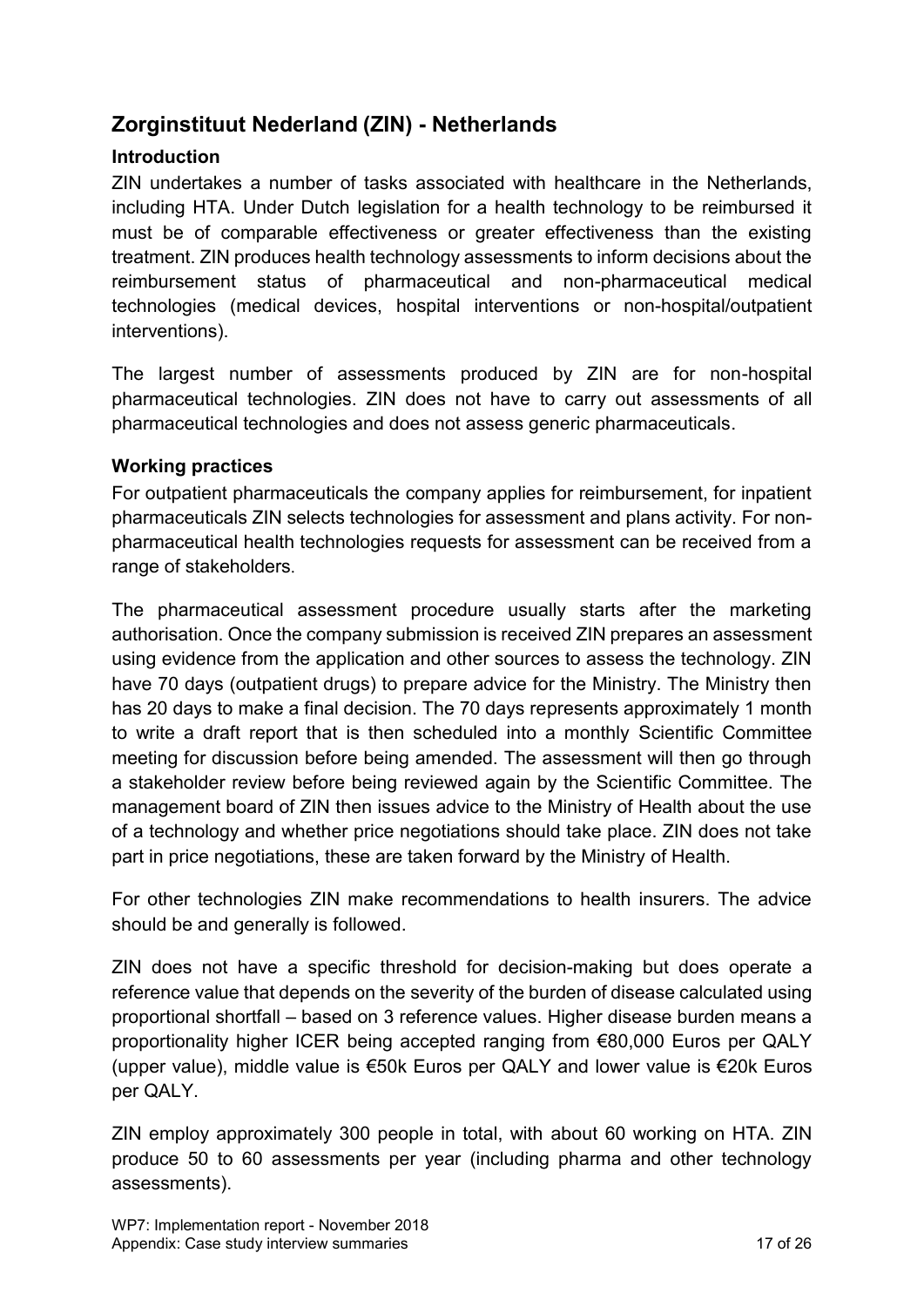# **Involvement in EUnetHTA and use of assessments**

ZIN has been involved in EUnetHTA since the start of the first EUnetHTA project in 2006.

Under JA3 ZIN was lead author on:

 OTCA04 - MammaPrint – Added value of using the gene expression signature test MammaPrint for adjuvant chemotherapy decision-making in early breast cancer (published January 2018).

Under JA3 ZIN is a co-author on

PTJA04 - Sotagliflozin for Type 1 diabetes mellitus (publication date TBC).

Under JA3 ZIN was a reviewer on:

 PTJA01 - Midostaurin in combination with standard daunorubicin and cytarabine induction and high-dose cytarabine consolidation chemotherapy (published November 2017).

ZIN also participated in a number of assessments under Joint Action 2.

For OTCA04 (Mammaprint) ZIN planned to use the assessment to do a collaborative economic evaluation with Belgium. However, the conclusion of the clinical effectiveness assessment was that it was not effective so this prevented the economic evaluation from proceeding.

The use other EUnetHTA joint assessments by ZIN has been limited by the EUnetHTA assessment not being available at the time national work was being undertaken or because the product was not assessed in the Netherlands.

#### **Benefits of using Joint REA to inform economic evaluation**

A well undertaken REA that you can trust gives you the core information and 'engine' for your economic model and also good information for long term extrapolations.

The REA gives HTA assessors at a national level confidence because they know it has been developed and reviewed at a European level and the clinical effectiveness review will have been taken to a high quality. Joint REAs are very useful as a trusted opinion source that can be used to check / validate national work.

Joint REA also gives good information on outcome measures, quality of life and treatment side effects.

When undertaking economic evaluation you often have to await for clinical effectiveness analysis, so can use joint REAs in these instances to inform data for the economic model.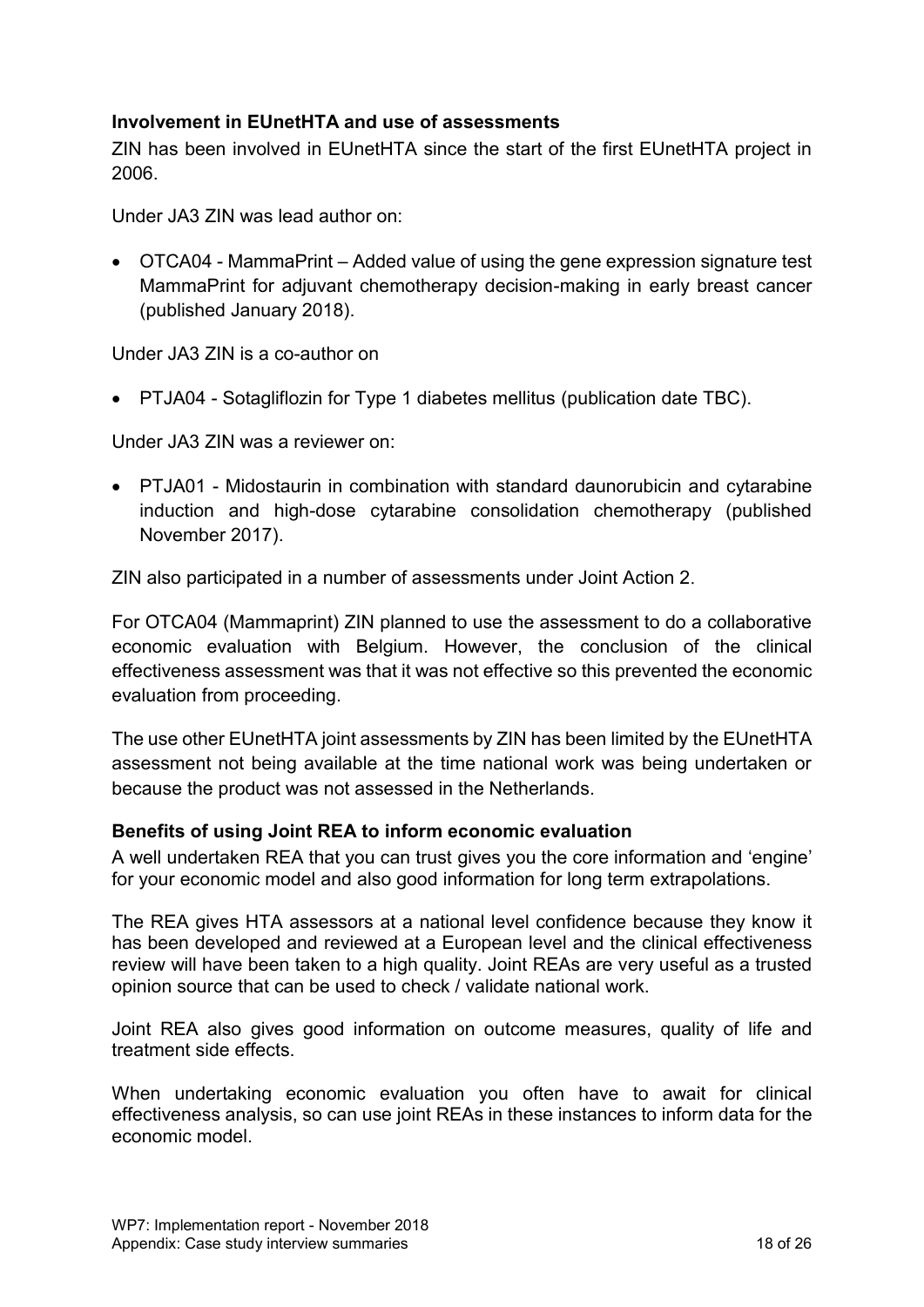It would be great to could have lots of European REAs that could be plugged into economic models at a national level,

#### **Challenges of using Joint REA to inform economic evaluation**

Not all joint REAs produced are relevant as the Netherlands do not assess all pharmaceuticals and the EUnetHTA assessment may not be relevant / applicable to the Dutch context.

Need to be clear that joint REA is / will be finished before national work is commenced.

Key issue preventing use of joint REAs is if the REA uses different outcomes and comparators than is expected to be used in the economic evaluation and model.

Also language can be a challenge / issue because reports have to be translated into Dutch language due to current legislation.

#### **Proposals on how joint REA could be improved for economic evaluation**

Increased availability of joint REAs for use in economic modelling.

Improved presentation and consistency of information - the presentation of information is often different in joint REAs and this creates issues because you then have different data for the economic model.

More information on quality of life and quality of life instruments in joint REAs would be useful.

Treatment pathways and models of care are different between countries, so information on this would be helpful also.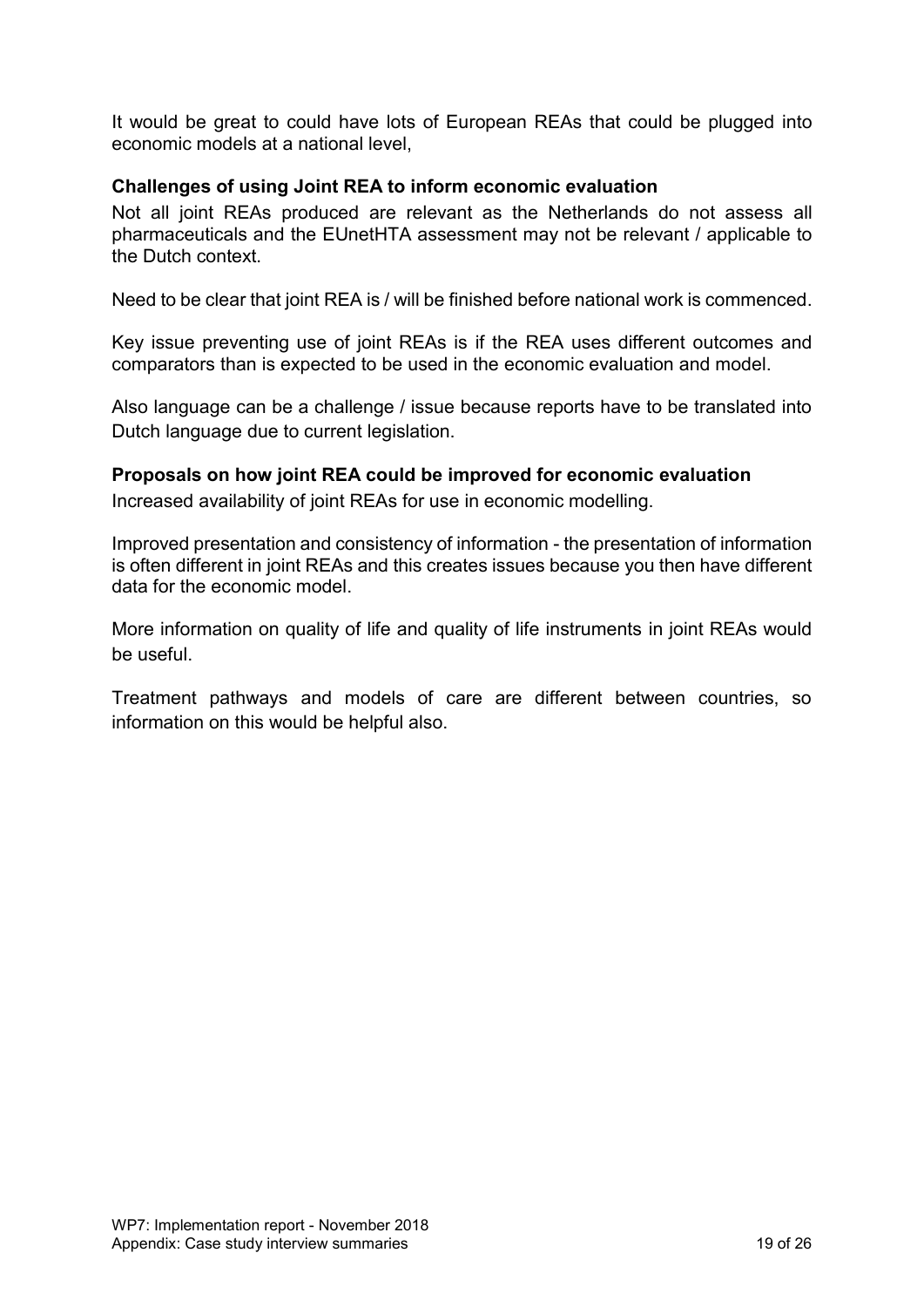# <span id="page-19-0"></span>**The National Institute of Pharmacy and Nutrition (NIPN) – Hungary**

# **Introduction**

The HTA Department in the National Institute of Pharmacy and Nutrition (NIPN) produces reports that are used by the National Health Insurance Fund (NHIF) and Ministry of Human Capacities to make decisions about national reimbursement and pricing of pharmaceuticals and other health technologies in Hungary.

# **Working practices**

For all technologies, companies submit for reimbursement to the National Health Insurance Fund (NHIF) who forwards the submission to NIPN for review. Companies can submit for reimbursement in Hungary following receipt of marketing authorisation once a product is reimbursed in 3 other European countries.

NIPN reviews the evidence submitted and provides a report to NHIF. In their review, NIPN will check the appropriateness and robustness of the company's submission including the appropriateness of the proposed place in therapy, appropriateness of the included clinical evidence and a critical evaluation of the health economic evaluation (not for medical aids) and budget impact analysis. The consistency of the clinical data with the cost effectiveness modelling will also be checked.

The reports for medical devices contain a recommendation on the reimbursement of the technology. These reports are then sent back to NHIF who hosts the meetings of the Technology Assessment Committee. The final recommendation is made by the Technology Assessment Committee that includes representatives of NHIF, clinicians, the Ministry of Human Capacities and NIPN.

NIPN employ 15 people. The HTA Department produces approximately 200 outputs per year including 90-100 pharmaceutical reports, 90-100 reports about medical aids used by patients and 4-5 healthcare technology reports about medical devices used by physicians in hospitals. The pharmaceutical and healthcare technology reports include a review of the company's submitted evidence of clinical effectiveness, costeffectiveness and budget impact, the reports for medical aids include a clinical overview and assessment of budget impact comparing the prices and attributes of the devices.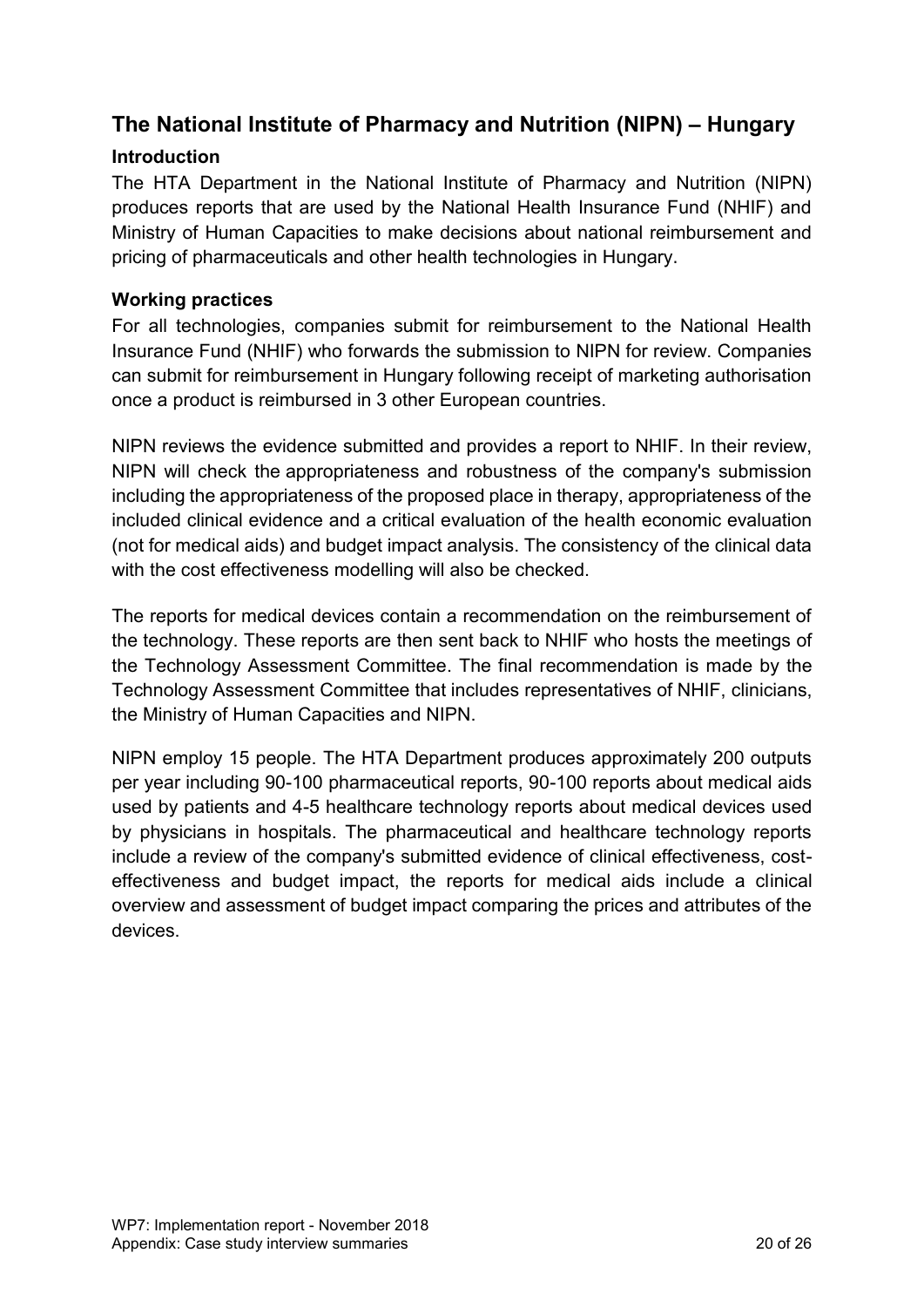# **Involvement in EUnetHTA and use of assessments**

NIPN began participating in EUnetHTA in 2010 under Joint Action 1 (JA1).

Under JA3 NIPN is a dedicated reviewer for:

- OTCA02 Antibacterial-coated Sutures Versus Non-Antibacterial-Coated Sutures for the Prevention of Abdominal, Superficial and Deep Incisional, Surgical Site Infection (SSI) (published April 2017).
- OTCA03 Screening of fetal trisomies 21, 18 and 13 by non invasive prenatal testing (published February 2018).
- OTCA 11 The use of 3D printing for implants and splints in connection with surgery (publication date – TBC).
- OTCA 15 Irreversible electroporation in liver and pancreatic cancer (to be published May 2019).
- PTJA02 Regorafenib indicated as monotherapy for the treatment of adult patients with hepatocellular carcinoma (HCC) who have been previously treated with sorafenib (published October 2010).
- PTJA03 Alectinib as monotherapy for the first line treatment of adult patients with ALK-positive advanced non-small cell lung cancer (NSCLC) (published January 2018).

In their national procedures NIPN used the EUnetHTA reports for canagliflozin for the treatment of type 2 diabetes mellitus and ramucirumab in combination with paclitaxel as second-line treatment for adult patients with advanced gastric or gastrooesophageal junction adenocarcinoma to support their national assessments. NIPN used the Alectinib assessment (PTJA03) to sense check their national assessment.

NIPN review company submissions rather than produce HTAs. NIPN have, therefore, generally used EUnetHTA assessments and specifically the relative effectiveness data as a source of information in the clinical effectiveness section of their report to support their review of the company submission and check the comparability of the data submitted.

# **Benefits of using Joint REA to inform economic evaluation**

EUnetHTA assessments give validity and credibility to national work, enabling member states to draw on findings from EU wide work undertaken to a high quality. EUnetHTA assessments can also save time / effort in reviewing other agencies evaluations and save time on reading additional literature and looking for evidence.

The information on end points provided in joint REAs is identified as particularly important and useful for national assessments.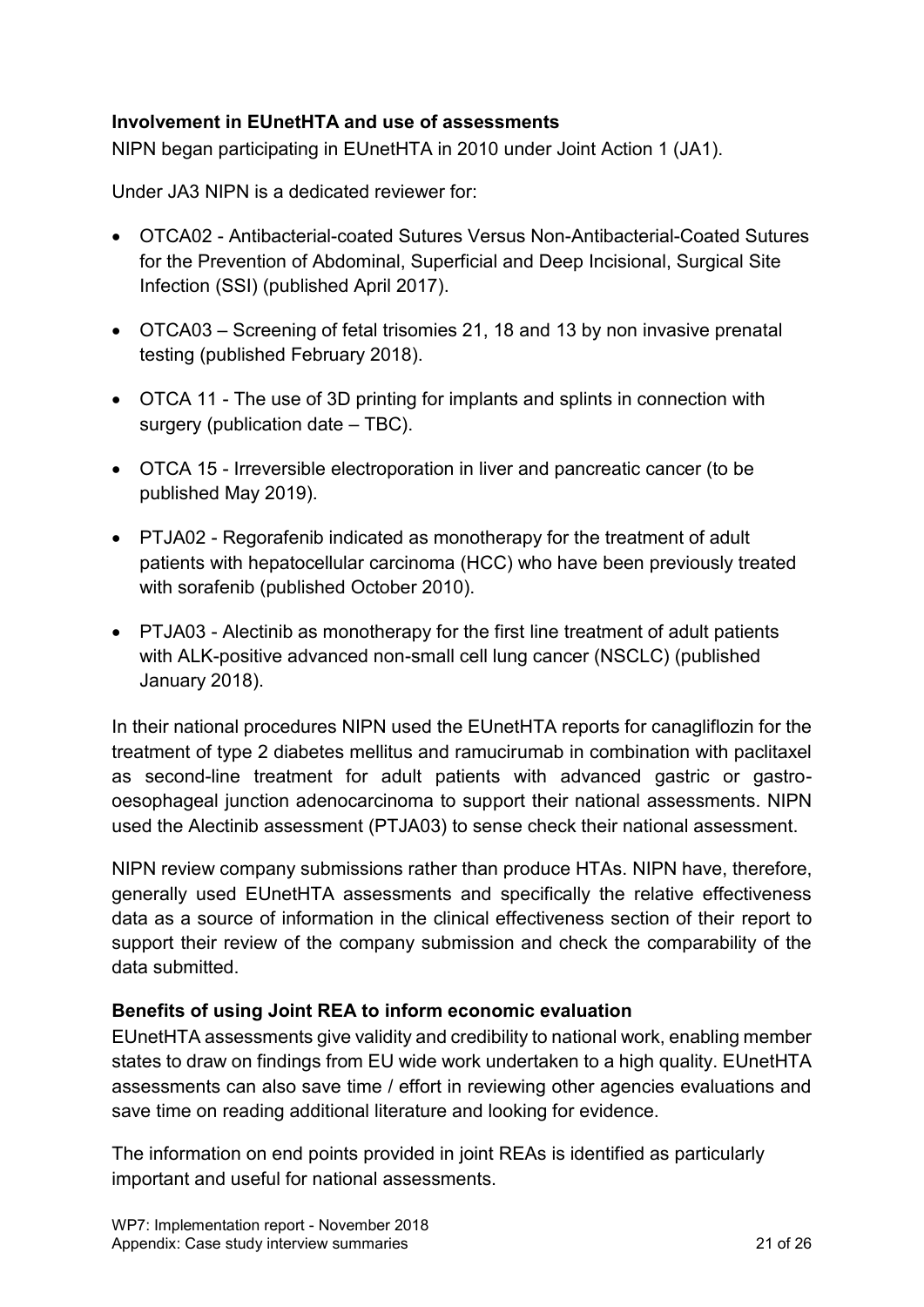# **Challenges of using Joint REA to inform economic evaluation**

The biggest challenge is timing as often national assessments and economic modelling need to have been completed before the EUnetHTA assessments starts or is completed. For this reason EUnetHTA assessments have principally been used by NIPN to check clinical data and sense check national assessments.

#### **Proposals on how joint REA could be improved for economic evaluation**

Industry representatives from bigger EU markets are familiar with and clear on the purpose of EUnetHTA assessments. However, in smaller markets industry representatives are not familiar with EUnetHTA assessments. Better dissemination and communication is needed with these smaller markets and countries to make them aware of EUnetHTA, how it works and the joint assessments that EUnetHTA produces.

It was suggested that the information in joint REAs could be improved by providing information on sub-group analysis for comparators and also through providing some information on the dose of each compound in the assessment of pharmaceuticals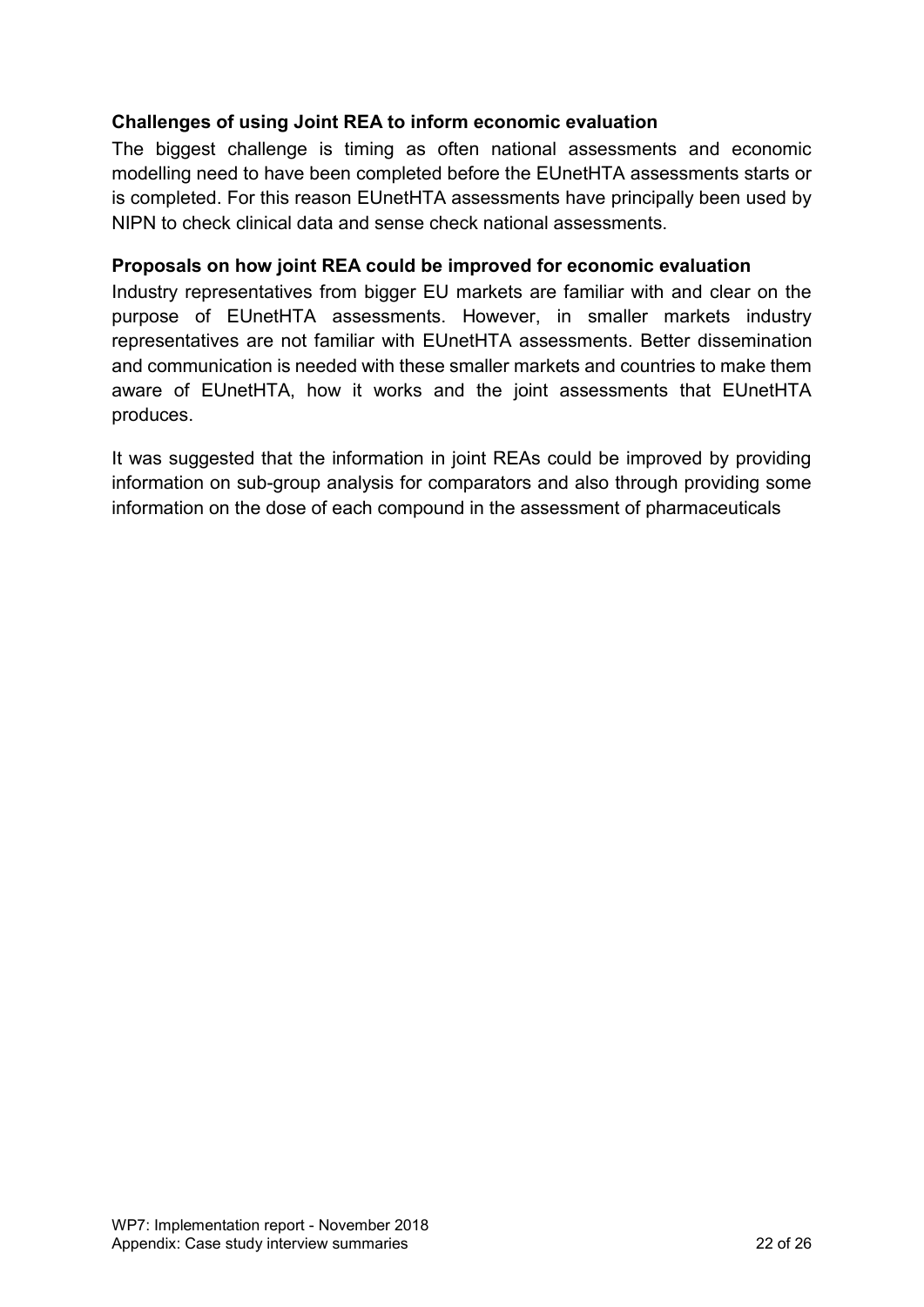# <span id="page-22-0"></span>**The Norwegian Medicines Agency (NOMA) – Norway**

# **Introduction**

The Norwegian Medicines Agency (NOMA) is the national agency responsible for HTA of pharmaceuticals in Norway. NOMA undertake assessment of relative-effectiveness compare to existing therapy and cost-effectiveness is mandatory for all new drugs. NOMA mainly undertake a critical appraisal of single technology HTA provided by the pharmaceutical company in their submission file. NOMA does not perform independent analysis.

# **Working practices**

The submission for reimbursement of out-patient drugs is voluntary in Norway. The pharmaceutical company decide whether they wish to apply for reimbursement.

For in-patient drugs there is a topic selection based on list of new-drugs and new indications published by EMA. All new drugs for in-patient use have to be assessed before a decision for public financing.

NOMA is responsible for the process of reimbursement of out-patients drugs (HTA + decision-making). For in-patients drugs the process is different. NOMA still does a critical appraisal of submission files from pharmaceutical companies, but are not the decision-maker. The decision for public reimbursement is made by the hospitals and is partially based on the NOMA recommendation.

There are no public explicit thresholds for decision-making. Willingness to pay per QALY gained is dependent on severity of the disease (measured as absolute shortfall of QALYs). Budget impact and uncertainty in the documentation of incremental costs per QALYs are potential modifiers. The higher the absolute shortfall, the higher WTP per QALY gained.

NOMA employs approximately 300 people in total and 30 person years is allocated to the HTA unit. NOMA produces approximately 40 assessments of in-patients pharmaceuticals and approximately 15-20 for out-patients pharmaceuticals per year.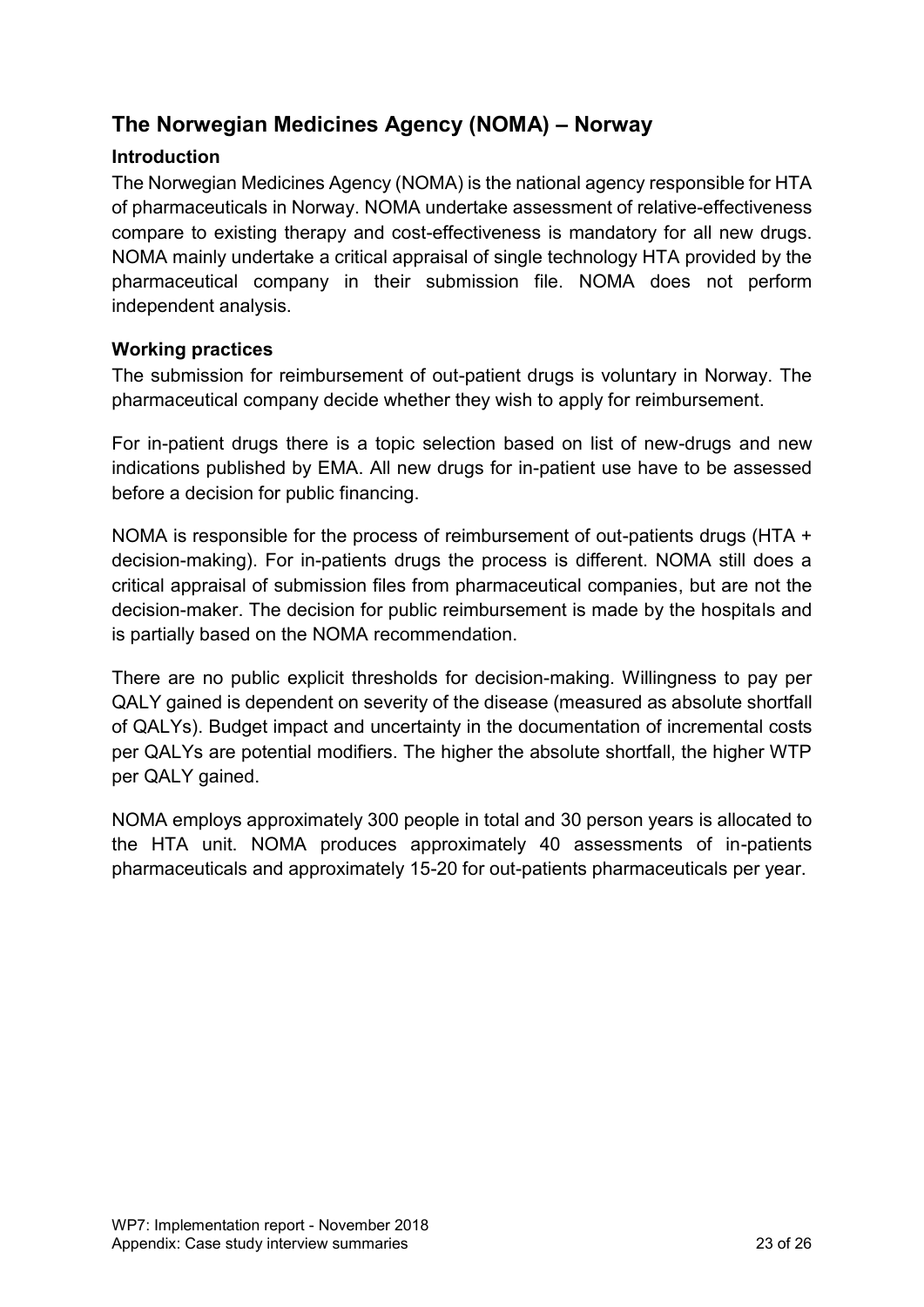# **Involvement in EUnetHTA and use of assessments**

NOMA has been participating in EUnetHTA since May 2016 (Joint Action 3). NOMA was co-author for the joint assessment on:

 PTJA01 - Midostaurin with standard chemotherapy in FLT3-positive acute myeloid leukaemia (published November 2017)

NOMA used the published results from the Regorafenib (PTJA02) and Alectininb (PTJA03) joint assessments. The joint assessments were mainly used for clinical assessments of relative-effectiveness (point-estimates) and for discussions for choice of relevant comparator/ alternative therapies.

#### **Benefits of using Joint REA to inform economic evaluation**

- Identification of all relevant comparators.
- Reliably of results from literature search.
- Point estimates of relative-effectiveness

#### **Challenges of using Joint REA to inform economic evaluation**

- Methodological and procedural issues,
- Timeliness of joint assessments and fit with national timelines.
- Limited number of joint REAs available.

#### **Proposals on how joint REA could be improved for economic evaluation**

Substantial increase in the number of joint REAs produced in the near future.

Close cooperation with end-user (decision-makers and payers) to make sure that the final product is fit for purpose.

Content: Less general information about the disease and all possible treatments. More focused report directly on REA and based on relevant comparators.

Inclusion of different type of studies and unpublished data to make the report more up-to date. The company would then use updated data in the economic analysis.

Extrapolation of results beyond study period.

Identification of all relevant resources.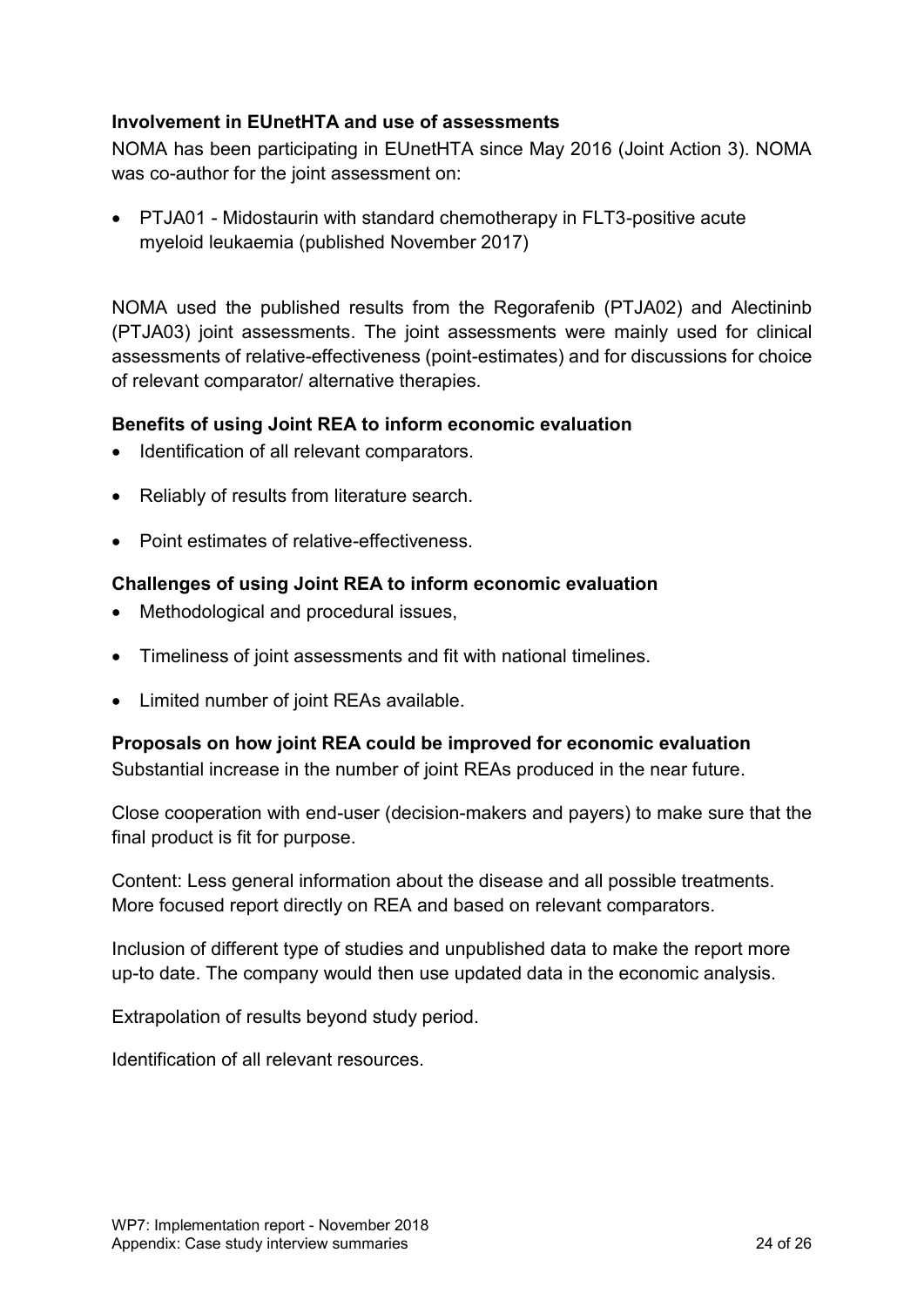# <span id="page-24-0"></span>**The Swedish Agency for Health Technology Assessment and Assessment of Social Services (SBU) – Sweden**

# **Introduction**

The Swedish Agency for Health Technology Assessment and Assessment of Social Services (SBU) was founded in 1987 and is one of the oldest HTA agencies in the world. The remit of SBU covers pharmaceuticals and other technologies (TLV in Sweden also assess pharmaceuticals). Originally the remit of SBU covered health technologies only, but this has now been expanded to include social services interventions as well.

# **Working practices**

HTA topics can be suggested by health and social care professionals, patients, the Swedish government, other national agencies and by SBU themselves. Prioritisation of topics is based on 10 agreed prioritisation criteria. SBU are involved in scoping, assessment and appraisal, but not decision-making. For health technologies decisionmaking is regional and is made by 21 regional health authorities. SBU disseminates evidence to the decision-makers.

Economic modelling is accepted by SBU, and the type of model is dependent on specific decision problem. Cost-utility analysis (CUA) is preferred by SBU, though cost-consequence analysis is sometimes undertaken. Budget impact analysis is also undertaken by SBU.

SBU has circa 80 employees in total and produces approximately 12 full HTAs per year – plus a range of other products. The time taken to complete a full HTA varies based on complexity, on average taking 2 to 3 years for each assessment.

# **Involvement in EUnetHTA and use of assessments**

SBU began participating in EUnetHTA under Joint Action 1 (JA1). SBU has not been involved in any EUnetHTA joint assessments, either as an author or reviewer. SBU, has, however, been involved in developing the EUnetHTA core model and various EUnetHTA methods guides.

SBU has not adapted any EUnetHTA assessments for use at a national level, with the exception of the joint EUnetHTA report on Screening for Abdominal Aorta Aneurysm (AAA) in a national uptake, published in November 2015 and January 2016.

The principal reason for not using joint assessments relates to timing, with EUnetHTA joint assessments often not available or complete at the time of national assessments.

# **Benefits of using Joint REA to inform economic evaluation**

Difficult to comment as not been involved in producing or using EUnetHTA joint assessments. Biggest anticipated benefits are significant savings in time and resources and reduction in duplication.